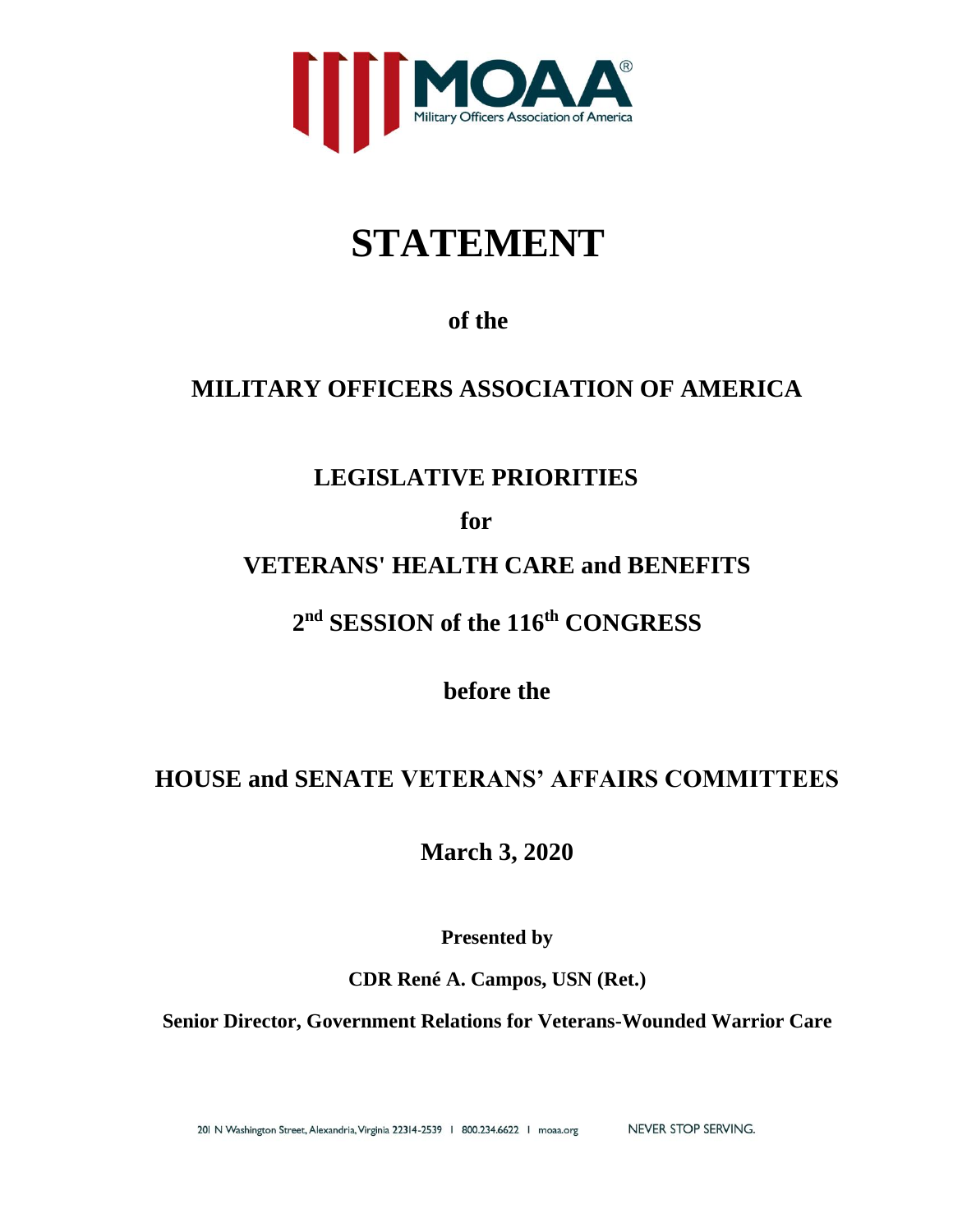### **EXECUTIVE SUMMARY**

As we turn the corner on a new decade the opportunity to reflect and consider the successes and challenges over the last 10 years is crucial to ensuring we continue to make progress beyond the next decade. The Committees are aware of the commitment and tenacious efforts of veterans organizations like MOAA in helping Congress and the Department of Veterans Affairs (VA) transform and modernize its services and delivery systems to improve the health and well-being of veterans, their caregivers, and families—whose very lives depend on the services and benefits rendered through this uniquely vital agency.

In 2019 there was no higher priority for MOAA and veterans than implementing the critical reforms signed into law over the last five years in the areas of VA accountability<sup>1</sup> and veterans' education<sup>2</sup>, disability claims<sup>3</sup>, and health care improvements<sup>4</sup>. The Committees were instrumental in keeping Congress focused on passing these monumental pieces of legislation and MOAA is so grateful for your leadership in putting veterans and their families first. In the second session of the 116th Congress, MOAA remains focused on serving and advocating for equity in benefits, health care and other issues affecting servicemembers, veterans, and their families and joining the Committees in doing the same.

MOAA and The Military Coalition (a consortium of 34 nationally prominent uniformed services and veterans' organizations, representing approximately 5.5 million current and former members of the uniformed services, their families, and survivors) believes in promoting national recognition and understanding of military service and how health care and benefits are earned through service in defense of the nation—qualitatively different from "entitlement" or "social welfare" programs.

We recognize the fiscal pressures Congress is under; however MOAA considers it our obligation as a leadership organization, like the Committees, to do what is right for veterans and their families, and to do all we can to make them as whole as possible as they live out their lives once they take off the uniform. As such, we oppose decisions that erode foundational services and benefits delivered through VA or decisions that degrade these essential health care and benefits.

#### **MOAA's Overarching 2020 Legislative Priorities:**

- Enhance suicide prevention programs and access to behavioral health care
- Assure appropriate health care and benefits for service-connected occupational health and environmental exposures
- Eliminate barriers and strengthen care and support services for women veterans
- Implement the VA MISSION Act and identify legislative improvements
- Preserve VA burial benefits to honor the veteran's service

<sup>1</sup> P.L. 115-41, *Veterans Affairs Accountability and Whistleblower Protection Act*

<sup>2</sup> P.L. 115-48, *Harry W. Colmery Veterans Educational Assistance Act–the "Forever GI Bill"*

<sup>3</sup> P.L. 115-55, *Veterans Appeals Improvement and Modernization Act*

<sup>4</sup> P.L. 115-182, *John S. McCain III, Daniel K. Akaka and Samuel R. Johnson VA Maintaining Internal Systems and Strengthening Integrated Outside Networks (MISSION) Act*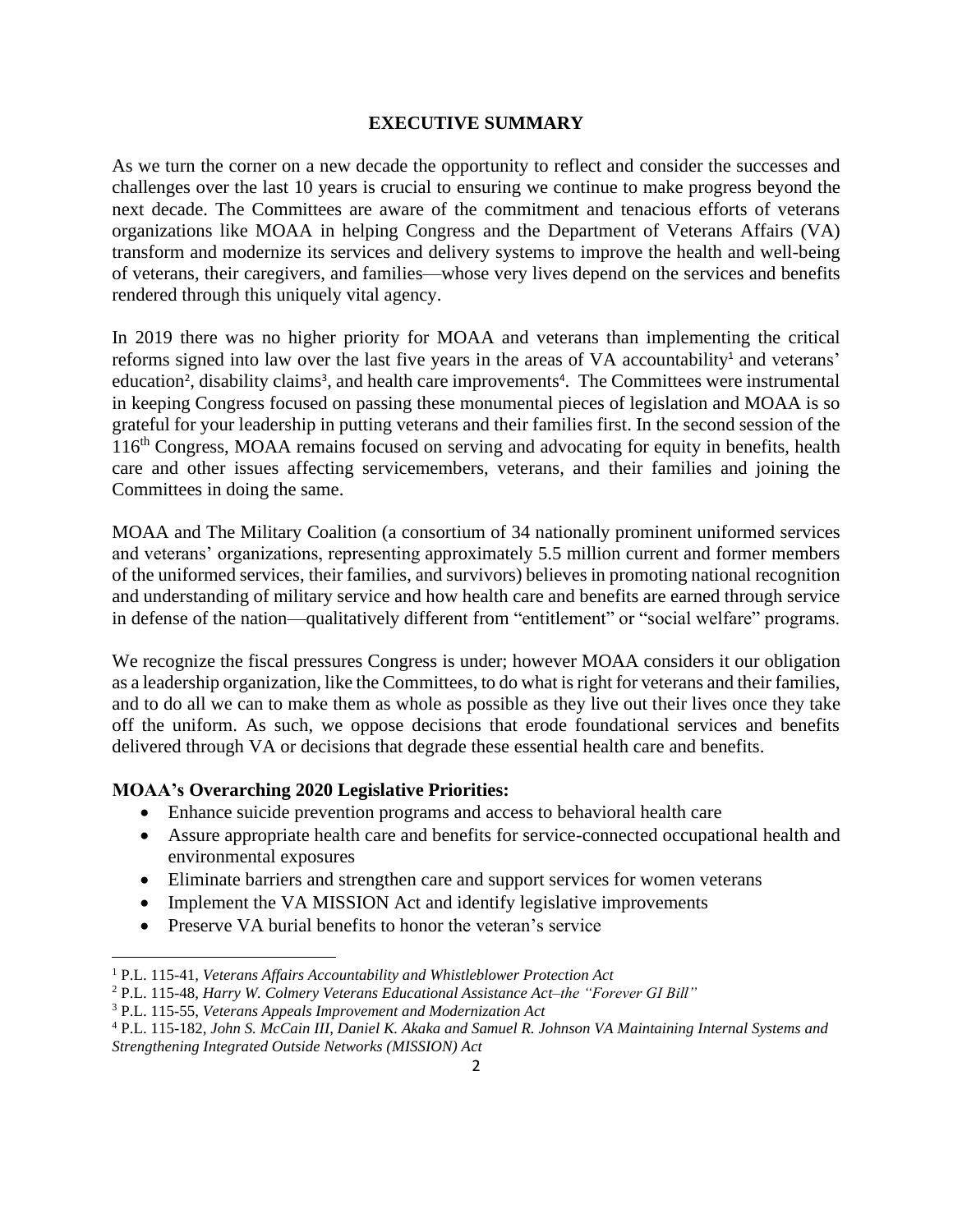**CHAIRMEN TAKANO AND MORAN AND RANKING MEMBERS ROE AND TESTER**,

on behalf of the Military Officers Association of America (MOAA), thank you for the opportunity to present testimony on our major 2020 legislative priorities for veterans' health care and benefits. MOAA offers our congratulations to Chairman Moran for assuming leadership of the Senate Veterans' Affairs Committee. We look forward to working with you and all on the House and Senate Committees this second half of the 116<sup>th</sup> Congress.

MOAA does not receive any grants or contracts from the federal government.

### **VETERANS' HEALTH CARE PRIORITIES**

#### **HEALTH CARE SYSTEM MODERNIZATION**

MOAA very much appreciates both Committees' leadership and active engagement in implementing the massive health care system reforms in the Department of Veterans Affairs (VA) Health Administration (VHA).

As we move forward in navigating and synchronizing these very complex and interconnected system changes, we must never forget the lessons learned during the last decade, and more importantly, the medical advances and knowledge gained during two decades of war. MOAA urges the Committees to continue investing in the modernization of VHA clinical, technology and electronic health records, financial, infrastructure, and human resource systems necessary to realize true transformation.

It is important to also remember how interconnected VHA is—not just within context of the broader VA, but how critical this health system is to American medicine in advancing medical breakthroughs and producing medical professionals in and outside of government. Then, as we have seen in recent years, VHA's fourth mission of providing emergency or disaster response to address floods, fires, and now national public health emergencies such as the Coronavirus continues to be of critical importance.

Never again should history be repeated—where demand for health care and benefits outpaced VHA's capacity to deliver care and meet emergent needs as in previous decades—we must assure veterans, caregivers, family members, and survivors that we have their backs, making sure they don't become pawns in budget or political battles aimed at eroding foundational health care services and their service-earned benefits.

#### **MISSION ACT IMPLEMENTATION**

Secretary Robert Wilkie and his leadership team have the arduous task of executing and managing VA's transformation and MOAA greatly appreciates the difficulty and the impressive progress made to date in implementing the multifaceted approach to health care delivery. No one in this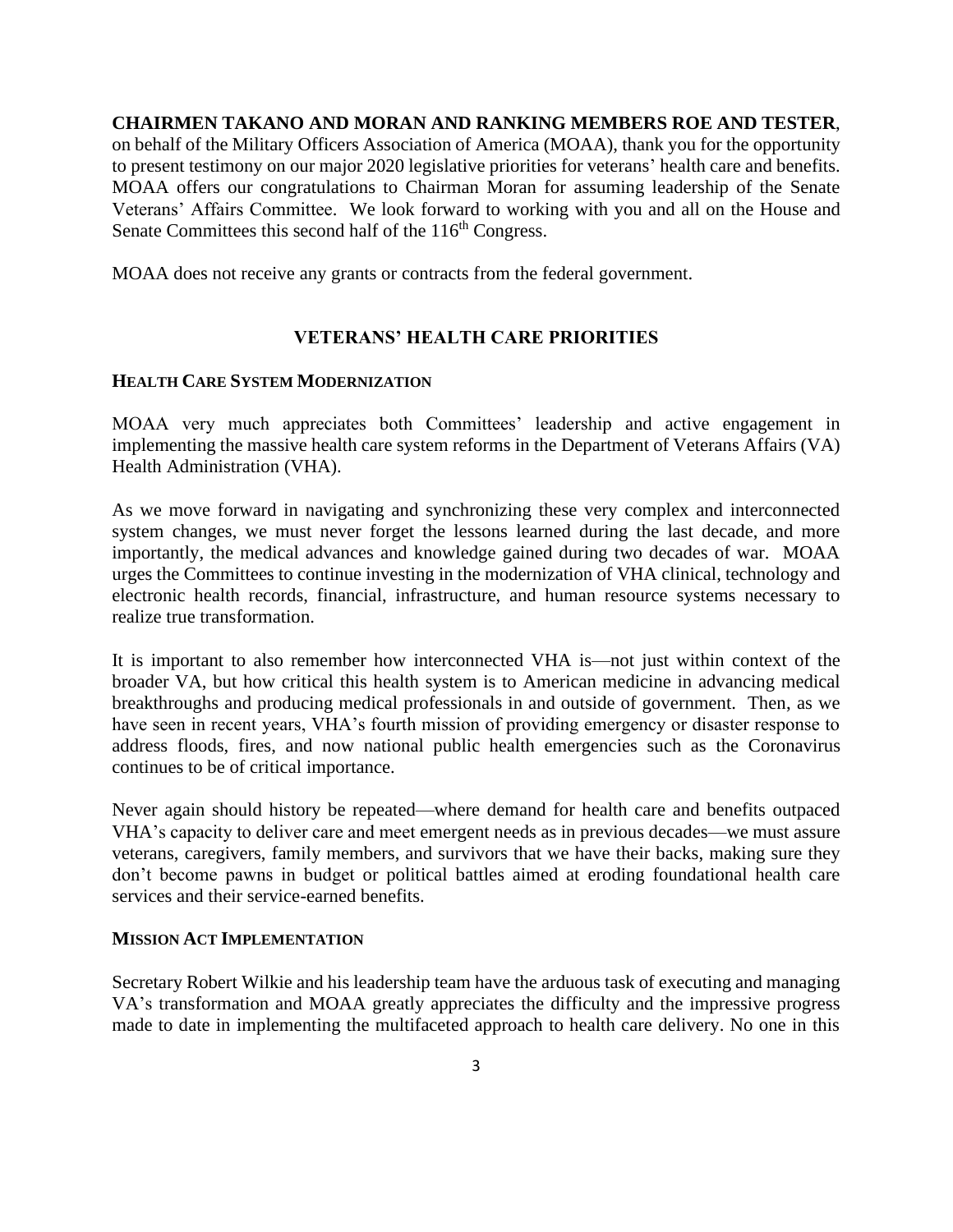chamber can say the massive VA MISSION Act was enacted with little or no effort and/or transparency. Rather, it took hard work, unrelenting communications, and openness to collaboration to get the legislation signed into law. It will take no less effort, cooperation and communication to successfully implement the law. As such, MOAA recognizes we are at a critical juncture and we urge the Secretary and the Committees to work collaboratively together with veterans service organizations (VSOs) and other stakeholder groups to bring more transparency to the process so veterans remain fully aware, engaged, and at the center of the transformation.

Oversight and monitoring of VHA modernization efforts must include supporting policies and initiatives that result in timely access to high quality services and preserving VHA's core health system mission functions—clinical, education, research, and national emergency response. MOAA is committed to working with VA, Congress, and the Administration to refine the MISSION Act as necessary to guarantee the four main pillars of the Act are implemented as intended. Specifically,

- 1. Consolidating VA's community care programs and assuring implementation is consistent across the system.
- 2. Expanding the VA Program of Comprehensive Assistance for Family Caregivers (PCAFC) to eligible veterans of all eras.
- 3. Providing VA the necessary flexibility to align its infrastructure footprint with the needs of veterans.
- 4. Strengthening VA's ability to recruit and retain high quality health care professionals.

Like many of our VSO colleagues, MOAA continues to be frustrated and disappointed in the limited amount of information provided by VA up to and since June 6, 2019, when the department rolled out the new Community Care Program as part of the MISSION Act. Much of the details related to the planning and rule-making for the consolidated community care program, including network contracts and market assessments are not well known to VSOs. This holds true for the development of regulations and the certification of the caregiver IT management system.

MOAA commends the Department for the tremendous progress it has made in executing the MISSION Act during the first year of its implementation—a successful launch, albeit not a small feat when considering other major VHA system reforms ongoing simultaneously.

VA's Office of Community Care, under the leadership of Dr. Kameron Matthews, Deputy Under Secretary for Health, and her team have been especially accessible in providing VSOs regular updates on community care network (CCN) implementation as well as being very responsive in answering questions and coordinating meetings with TriWest and OptumServe, the third-party administrators (TPAs) responsible for setting up and managing the networks. The big challenge for the Department right now is determining network adequacy without knowing what the demand will be in the CCN regions. This issue will only be solved through time and collection of data according to VA and the TPAs.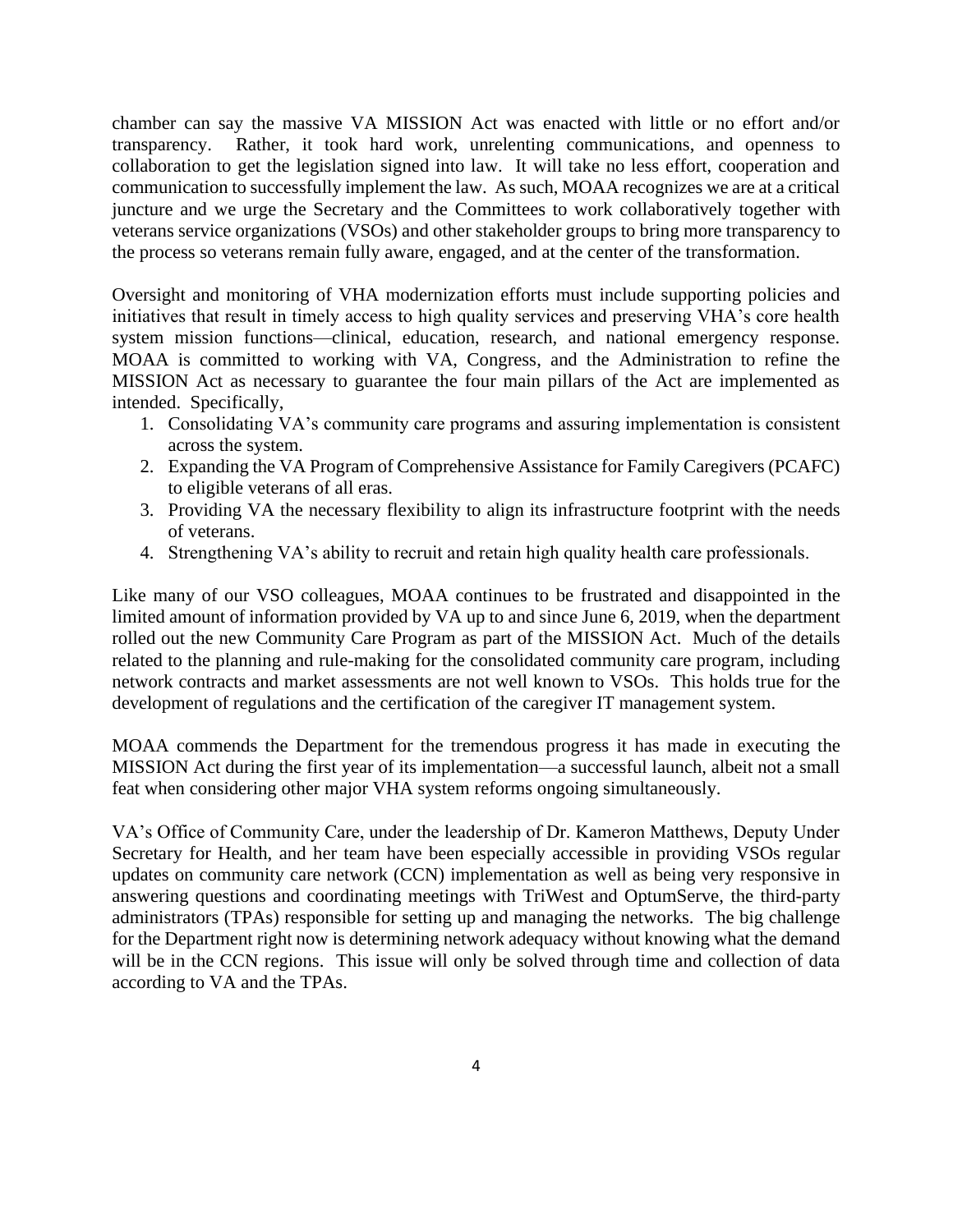We are grateful to Congress for continuing to authorize funding and resources needed to help VA implement the MISSION Act. The funding in 2019, according to the Secretary, allowed VHA to maintain its high patient satisfaction rates (89.7%); to continue to be recognized as providing "as good or better health care" than any in the private sector, and with comparable wait times; and provide  $70,000$  urgent care visits to veterans in the community since launching the MISSION Act<sup>5</sup>.

#### **\*\*\*\*\*\*\*\*\*\*\*\*\*\*\*\*\*\*\*\***

*"…We're also in the middle of the greatest transformational period in our history. We have launched the MISSION Act that finally integrates VA with the entire American healthcare system. But more importantly, fulfilling the President's promise, this puts veterans at the center of their healthcare decisions, not the institutional prerogatives of VA, but veterans…"* VA Secretary Robert Wilkie

#### **\*\*\*\*\*\*\*\*\*\*\*\*\*\*\*\*\*\*\*\***

The concern, however, is while we recognize the substantial weight of these reform efforts and VA's laser focus to meet congressional timelines and mandates, limiting visibility and collaboration to just key stakeholders; how unintentional as that may be on the part of VA, such narrowed coordination could lead to unintended consequences and may likely end up being more costly for both the government and veterans.

Unfortunately what MOAA and our VSO colleagues see as a growing trend these days is lack of information and communication around key developments when VA announces a new initiative or policy decision of which we have little to no knowledge or notice of, nor an opportunity to provide input into the process when it could have made a difference.

One recent example was the Department's announcement of its realignment of VHA Central Office (VHACO). The organizational redesign took VSOs by surprise even though VA later conducted a series of briefings to discuss the realignment. The realignment is expected to be phased in over the next two years and will align people, policies, programs, and resources within the Veterans Integrated Service Networks (VISNs) and VA Medical Centers (VAMCs) charged with providing care to veterans.

While we applaud this effort and want VHA to be more effective, reliable, and agile, VSOs continue to plead frequently to VA about our desire to help and be a resource as the agency takes on and navigates these massive reforms including the MISSION Act. These organizational changes are necessary and expected with any transformation; however, the practical application of the new VHACO realignment and operations plan, including the establishment of a National Leadership Board, or "Board of Governors" as is called to help align resources with the right program lines, remains unclear.

<sup>5</sup> Secretary Robert Wilkie, [Press Briefing by Secretary of Veterans Affairs, Nov.](https://www.whitehouse.gov/briefings-statements/press-briefing-secretary-veterans-affairs-robert-wilkie/) 8, 2019.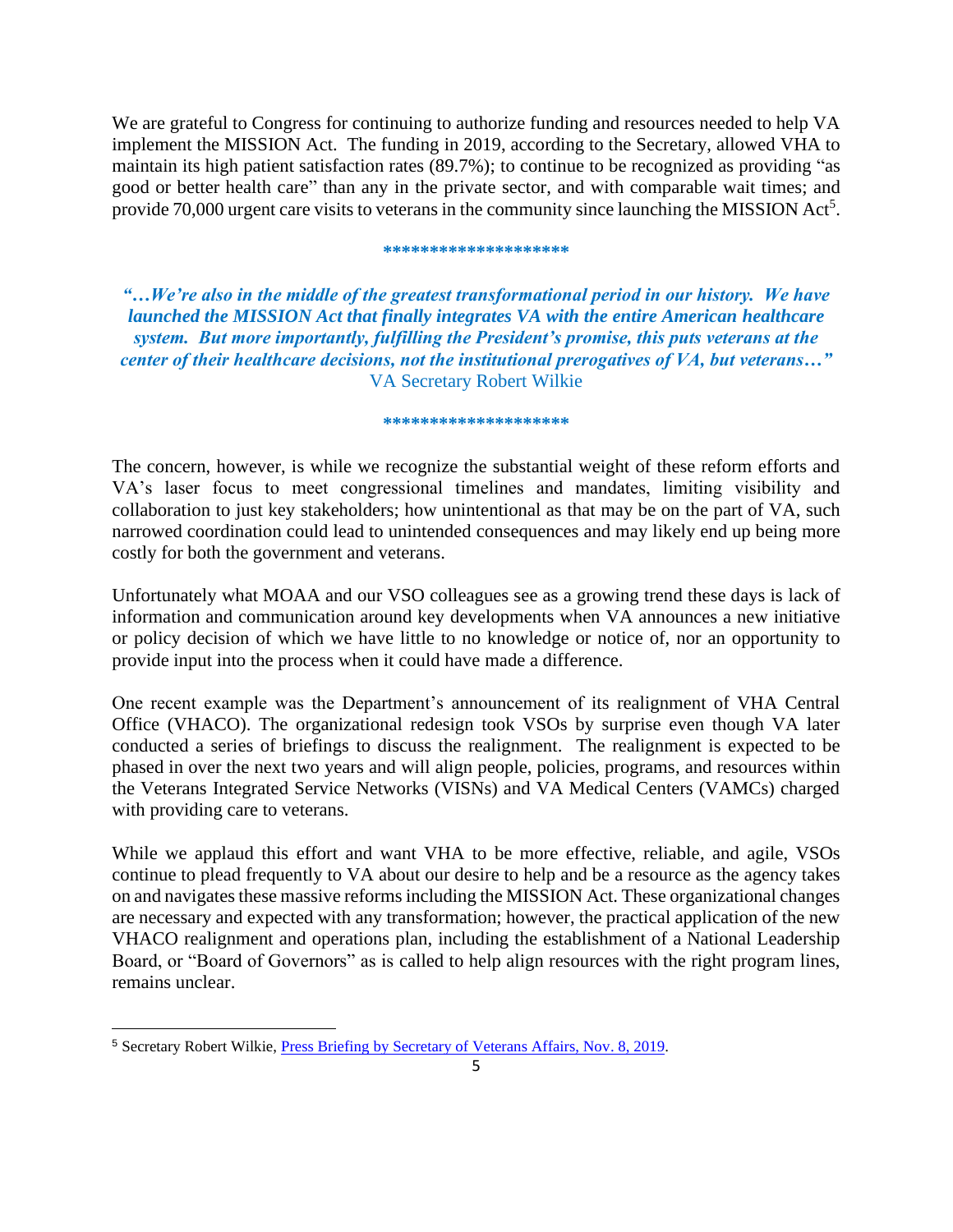Fiscal years 2020 and 2021 are pivotal years for VHA transformation, and it will take "a village of stakeholders" to help the Department meet its modernization mandates. MOAA urges VA to be more transparent in communicating its plans and being receptive to stakeholder assistance assistance Congress and veterans expect, not just in the short-term but over the months and years ahead.

## **VHA WORKFORCE**

In its sixth report in a series on occupational staffing shortages, the VA Office of Inspector General (OIG) for a second time reported "widespread severe staffing shortages" in many occupations throughout VHA. The OIG report (VA OIG 19-00346-241, Sept. 30, 2019) highlighted:

- "A lack of qualified applicants and non-competitive salaries were the two most commonly cited reasons for severe occupational staffing shortages;
- 96 percent of VHA facilities reported at least one severe occupational shortage as of December 31, 2018;
- 39 percent of the medical facilities noted at least 20 severe occupational staffing shortages (e.g., Medical Officer, Psychiatry, Nurse occupations)—Human Resources Management was the most commonly cited non-clinical occupation; and,
- 27 occupations were listed by 20 percent of the facilities as severe occupational staffing shortage."

At a House Veterans' Affairs Subcommittee on Oversight and Investigations hearing last September on VA hiring, both Chairman Takano and Ranking Member Roe expressed concern over the number of clinical and other vacancies in VA—VHA alone has been dealing with chronic health care professional shortages since 2015, and most of the human capital challenges are long standing, according to OIG and the Government Accountability Office (GAO).

VA acknowledged the difficulty it has in competing with the private sector for clinical professionals but has made improvements by aggressively working on the situation—though the OIG concluded more remains to be done, warning that shortages make it difficult for VHA to provide the high-quality medical care it is known for across the system. VA has yet to develop a staffing model at the national level that allows tailoring at the local level, or a Department-wide succession plan since 2009, or consider schedule arrangements as an alternative to higher salaries to attract employees who are more interested in their work/life balance—recommendations repeatedly recommended by the OIG and GAO. According to GAO, VA has been unable to produce a succession plan due to leadership turnover—a problem when you consider about a third of leadership will be eligible to retire in the next two years.

The constant change and reforms over more than a decade are taking a toll on the VA's health system, not the least of which are the pressures being placed on the dedicated medical providers and support staff employees who are responsible for delivering the high-quality care for which the VA is known.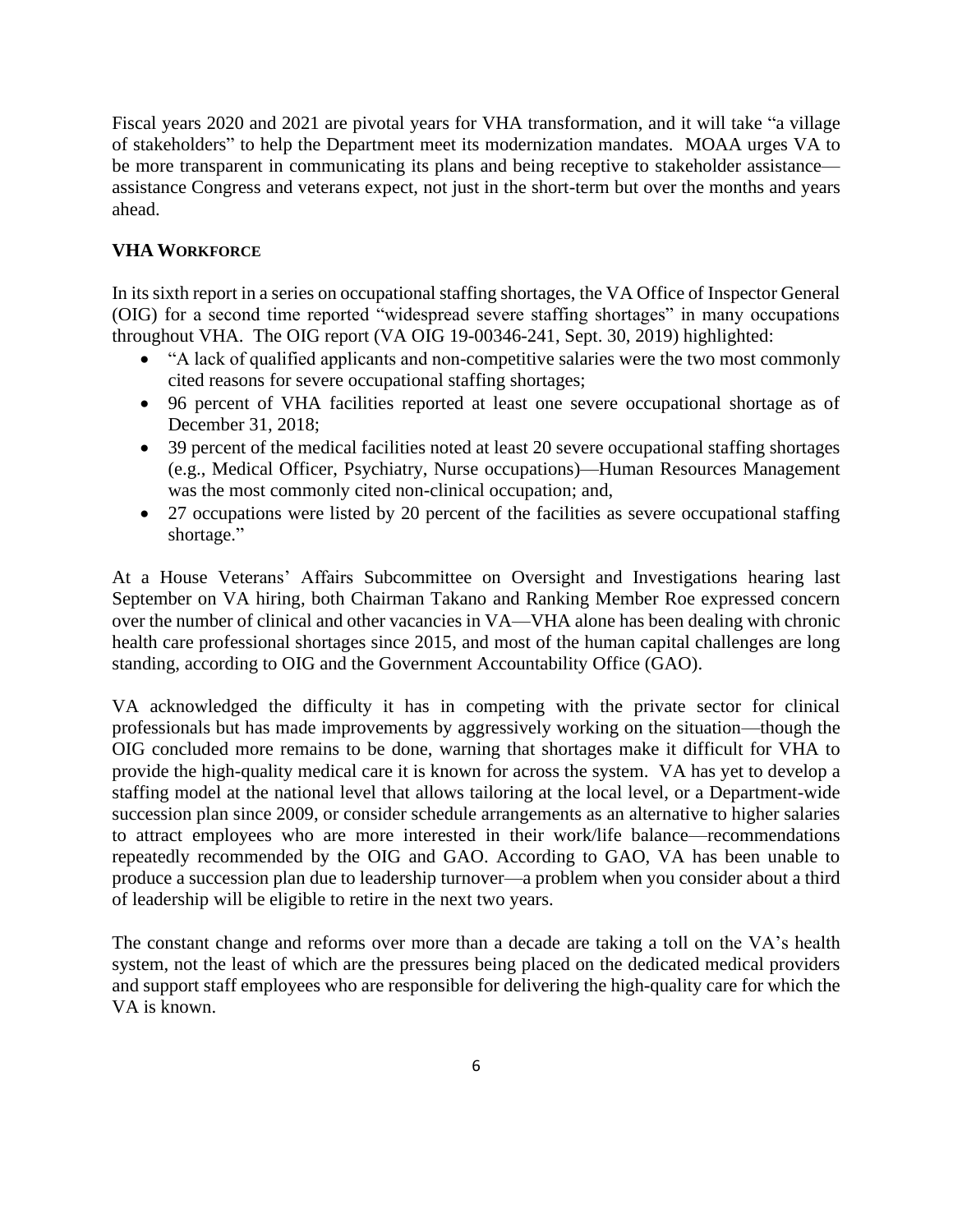Here's one VA health care provider's view of the constant churn particularly with the implementation of community care, and VHA central office realignment—and MOAA has heard similar concerns from other VA employees:

#### **\*\*\*\*\*\*\*\*\*\*\*\*\*\*\*\*\*\*\*\***

*"Oh my. That's all I can say. With the new referrals on emergency care, my workload tripled to quadrupled. We are hemorrhaging money. I don't now how the VA is going to sustain without the proper funding. They did an analysis of the increased workload in our department at the VISN level. They said we need 2-3 nurses and 9 support staff. My boss traded 3 support staff for one nurse. We got to hire her and then leadership took away the support staff and said we could not hire.* 

*We are drowning. We can't keep up, which means it is taking longer to get veterans taken care of. There is no budget for us to have the appropriate staff to do what is being dictated we do. I'm so stressed I've had a headache for about 6 months every day I am at work. We have not been given any direction or information about the restructuring here at our VA. I would venture to guess that the morale is the lowest as it's ever been, at least at my VA. Employees are not feeling valued.*

#### **\*\*\*\*\*\*\*\*\*\*\*\*\*\*\*\*\*\*\*\***

Stories like these are concerning and we suspect more prevalent than we know. Clearly there are still barriers in staffing and human resource practices in VHA even when nurses and other critical medical professionals are available for hire.

MOAA appreciates the Secretary's workforce management challenges across the organization and his priority in attracting and retaining high quality providers and employees. These efforts must also aggressively be directed at obtaining top-notch leadership at medical centers, up through the VISN and at VACO—this should include continuity of leadership on the Secretary's team. Vacancies in key leadership positions like the Under Secretary for VHA (vacant since 2017) and now with the recent departure of the Deputy Secretary make it increasingly more difficult for staff in acting leadership positions. Additionally, turnover filtering down the chain places tremendous burdens on remaining staff—which we all know is eventually unsustainable. These vacancies and turnover can erode moral and culture in medical facilities, and ultimately adversely affect VHA's reputation for delivering the *best care anywhere*.

*MOAA recommends pursuing workforce improvements to eliminate VHA vacancies and strengthen recruiting and retention by:* 

• *Supporting OIG and GAO recommendations for significant and sustained improvement in such areas as accurately tracking VHA's vacancy numbers; considering the implications for support staff and other team members in staffing models for particular positions; reliable and transparent reporting; recruiting and*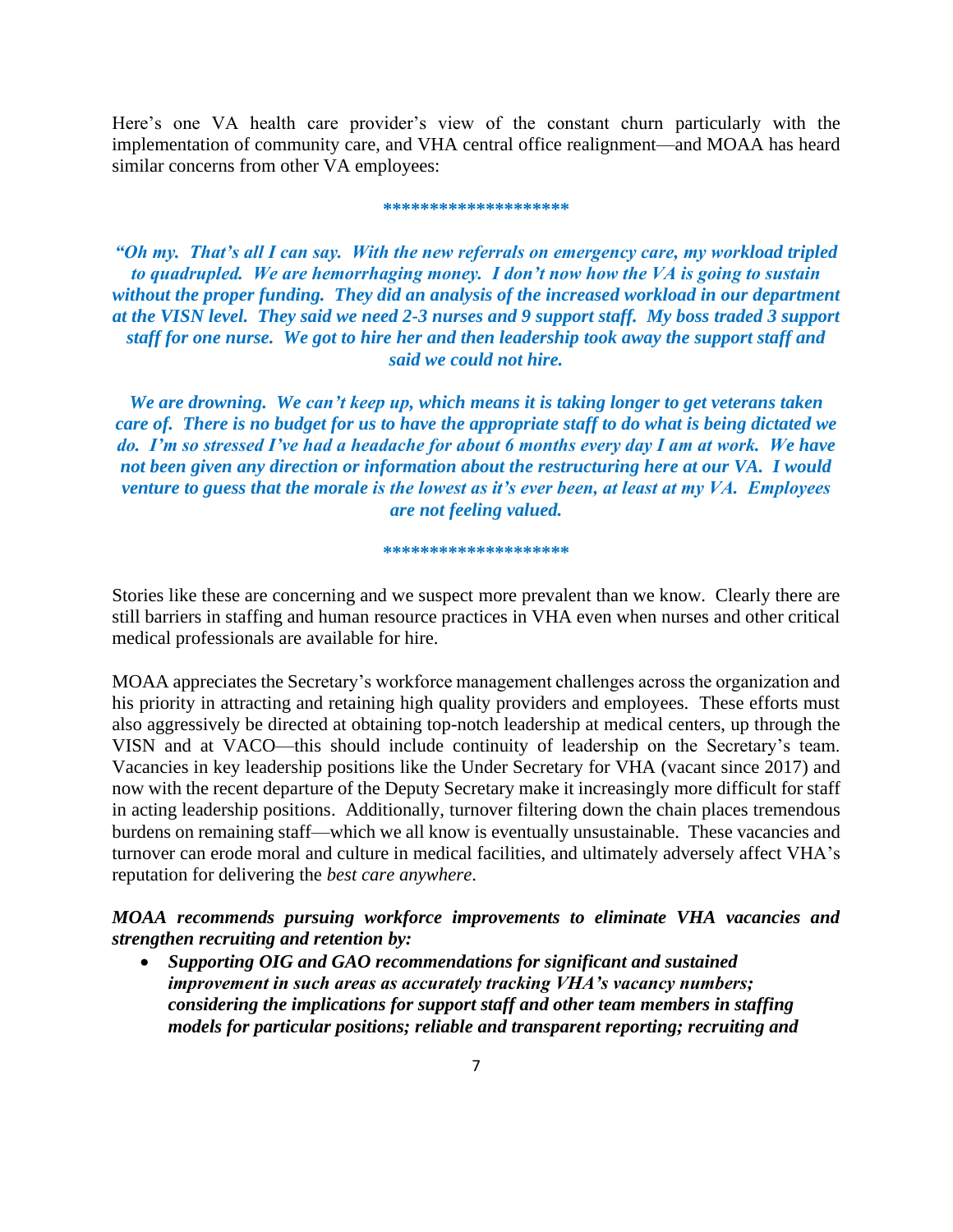*retention oversight that includes consideration of both individual facility and veterans' needs within a community; and, strong and consistent leadership to create a stable and welcoming environment.*

- *Establishing national operational predictive staffing and competitive salary structure models that cover all critical health care occupations to address chronic shortages, especially in high vacancy areas so that VHA is better equipped to assess and implement effective measures to address staffing needs at the national level while supporting flexibility at the facility level.*
- *Implementing independent practice authority for advance practice nurses ensuring health care professionals are practicing at the full-scope of their field of practice.*
- *Expanding outreach to DoD and other federal health agencies to recruit transitioning health care professionals; reducing hiring, credentialing and onboarding barriers, and investing in workforce development programs to retain clinicians and support staff.*
- *Tracking and assessing DoD's health system reforms and the impacts on VA; specifically the impact of the FY 2017 National Defense Authorization Act and the planned 18,000 medical billet reductions on VA and DoD joint efforts to link to system resources and provider networks through sharing agreements and other collaborative initiatives.*

#### **SUICIDE PREVENTION AND BEHAVIORAL HEALTH**

MOAA thanks the Committees, VA, and POTUS for your leadership and steadfast resolve in assuring VA and DoD have the funding, resources and authorities needed to deal with the rising rates of suicide and mental health conditions among our servicemembers, veterans and their families.

The tragic loss to suicide of veterans and currently serving members of the uniformed services, the National Guard and Reserves, is arguably one of the most critical and confounding health care dilemmas facing leaders at all levels of our government and the public sector. MOAA applauds leaders' willingness to not stand by and just wait for research or treatments to bear out but to look at new and innovative solutions to meet veterans and their families where they are and resolve their pain and psychological wounds.

The President's executive order, the *President's Roadmap to Empower Veterans and End a National Tragedy of Suicides (PREVENTS)* signed last September, is the much-needed call to action aimed at improving veterans' quality of life and lowering the veteran suicide rate. This initiative coupled with numerous legislative proposals on mental health and suicide prevention being worked diligently by these two Committees and others in Congress gives servicemembers, veterans and their families hope and sends an important message that lawmakers care about them and their welfare.

VHA has made tremendous strides in doing what it can through its direct and purchased care delivery systems but recognizes the demand and need for mental health services are so great it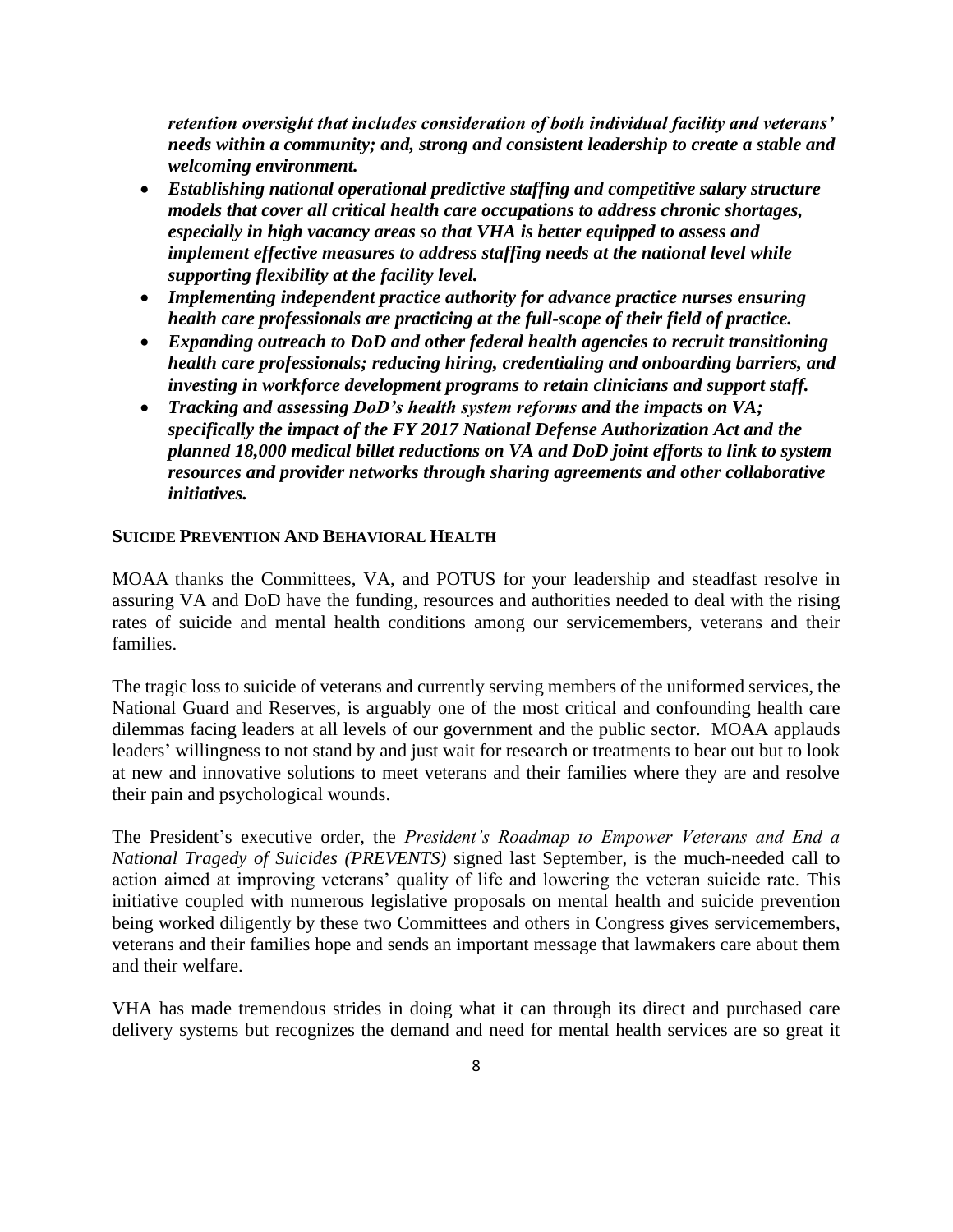cannot attack these issues alone. We remain concerned, however, that outreach and community coordination efforts are not as robust and targeted at strengthening relationships with veterans and establishing partnerships outside of VA. Veterans continue to struggle in navigating VA systems rather than VA actively enrolling veterans in health care and providing them the benefits when and where they are needed. Sadly, change is slow. There remains a culture at some VHA facilities, the old mindset that VA should dictate where and when veterans will receive their care, or continue to deliver one-off care, moving the veteran out of VHA without the necessary warm handoff or follow-up care coordination needed to prevent rehospitalization or adverse patient outcome.

#### *One Example:*

#### \*\*\*\*\*\*\*\*\*\*\*\*\*\*\*\*\*

*About four months ago a 63-year old veteran experienced a crisis and was threating suicide. At the time this veteran was battling multiple health conditions—PTSD, addiction, diabetes, liver disease, memory/cognitive deficits, and frequent bouts of dizziness and instability.* 

*The police were called when he was found in his apartment in a stupor from drinking heavily and contemplating suicide. The veteran agreed to seek help at his VA medical center.* 

*After more than a week of inpatient care, bouncing between the mental health and other hospital wards for health care (because of dangerously high sugar levels associated with his diabetes), he was discharged from the hospital and sent home with 11 different medications for him to manage on his own—in a state of disorientation and with highly fluctuating sugar levels.*

*One of the medications he was given was insulin with no instructions on how to administer his shots. It was a confusing, scary and overwhelming time for him. He had no idea how he would be able to remember to take all these medications.*

*Not once as an inpatient did he see or hear from his primary care physician even after multiple attempts to try and connect. It took his psychiatrist to connect with his primary care physician to set up in-home care to help the veteran organize and manage his medications.*

*Without the help of his psychiatrist and a family member as his advocate to help this veteran, no telling how he would have come through this crisis.*

#### **\*\*\*\*\*\*\*\*\*\*\*\*\*\*\*\*\*\*\*\***

Reflecting on MOAA's testimony these last seven years, many of our recommendations and concerns still stand today. The need for increased, targeted outreach and community coordination is critical. We urged Congress to continue to appropriate necessary funds for the expansion of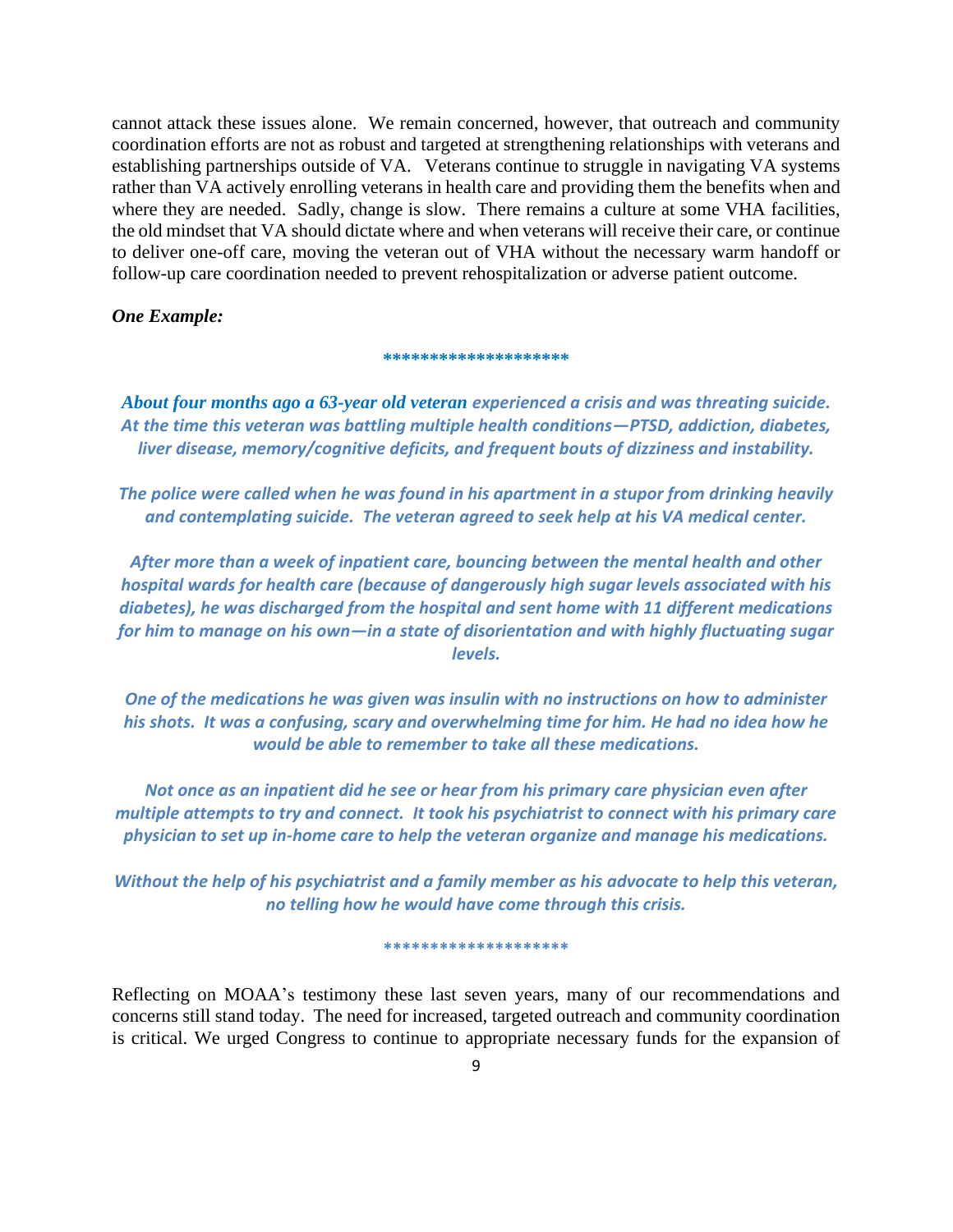VA's mental health capacity and improve oversight, accountability and responsiveness in areas of access, timeliness, quality, delivery, and follow-on care and support. We said VA can't continue doing business as usual, they must be creative and seek outside assistance to make sure every veteran needing behavioral-cognitive services is not just handed over to a system, but must extend a warm handoff to professionals who will make sure veterans have the best opportunity to heal and thrive. As such, VHA must be the coordinator and overseer of this care and not abdicate responsibility elsewhere.

Make no mistake, MOAA truly acknowledges all the persistent and unrelenting efforts of this Congress and the VA to seek new and effective ways to end the crisis of suicide and provide veterans the mental health services they need to relieve their pain and suffering. We are particularly grateful to VA and the Committees for working with VSOs on several key measures to help attack these problems—there is no doubt we all want to find solutions that will make a difference in the lives of veterans and their families—bills such as:

- **H.R. 3495 and S. 1906,** *Improve Well-Being for Veterans Act—*provides financial assistance to eligible organizations outside of VA to deliver and coordinate suicide prevention services for veterans at risk of suicide and their families.
- **S. 785,** *Commander John Scott Hannon Veterans Mental Health Care Improvement Act*—aims at improving mental health care through a comprehensive and aggressive approach to connect with more veterans by strengthening VA's mental health workforce, increasing outreach to veterans in rural or hard-to-reach areas, making sure they have access to the services they need, including alternative and local treatment options like animal therapy, outdoor sports and activities, yoga, and acupuncture.
- **H.R. 5697,** *Veterans' Acute Crisis Care for Emergent Suicide Symptoms (ACCESS) Act of 2020*—furnishes, at no cost to the veteran, emergent mental health care, inpatient or residential care in a VA or non-VA medical facility to any veteran regardless of discharge classification who served for a period of more than 90 cumulative days.

These and similar bills provide much opportunity and innovative thinking to really make a difference. However, if efforts are not synchronized and methodically coordinated, the VA risks being charged with delivering yet another program or initiative—likely to create additional workloads and barriers, further complicating VHA's ability to successfully implement the MISSION Act and establish the high-performing networks of care mandated in law.

Congressional action should incorporate where possible other initiatives such as the President's PREVENTS Roadmap for ending veterans' suicide mentioned earlier using clinical and nonclinical approaches to preventing suicides by assuring touchpoints for getting help before a veteran succumbs to a crisis situation.

In addition, a lot of work has gone into producing a congressionally mandated report released last year by the Department of Health and Human Services (HHS), *Pain Management Best Practices*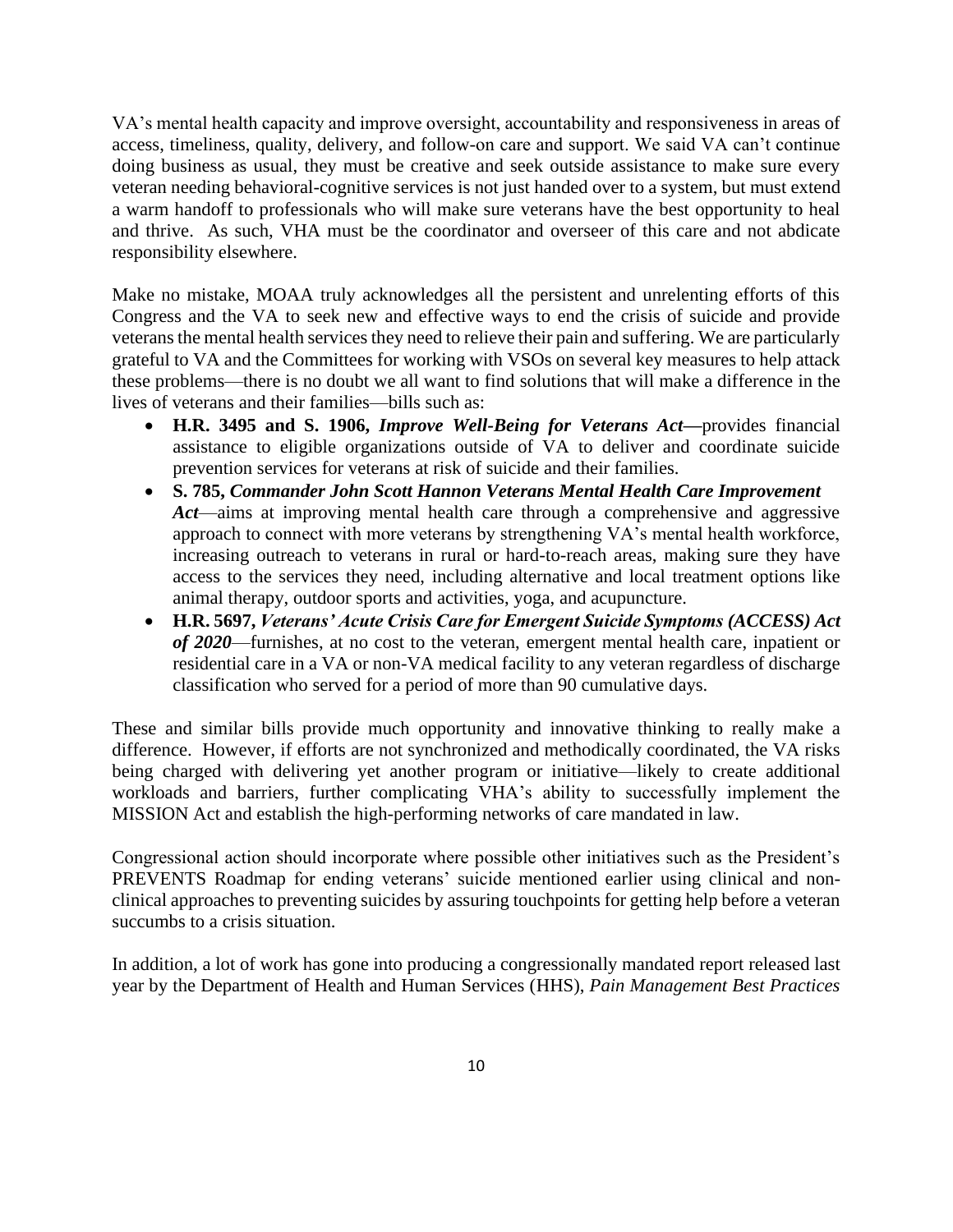Inter-Agency Task Force<sup>6</sup>. A number of solid recommendations were made to eliminate gaps and improve VA and DoD pain management programs and medication-assisted treatments, including opioid treatment, mental health, and suicide prevention programs for servicemembers and veterans such as:

- Physicians and clinical health care providers caring for servicemembers and veterans, regardless of practice setting, should consider in their pain-care plan prior military history and service-related health factors that may contribute to acute or chronic pain.
- The integration of the VA and DoD health systems is important for effective and timely pain care, and should include coordination of the transition from active duty to veteran status and care coordination across the health care spectrum that includes a smooth transition to primary care, mental health and pain specialty physicians, and other health care providers.

# *MOAA recommends VHA:*

- *Fully implement and sustain an integrated, multidisciplinary, biopsychosocial, comprehensive behavioral health system, incorporating traditional and nontraditional prevention and treatment protocols to address the epidemic of suicides and growing numbers of servicemembers, veterans and family members suffering from pain, mental health conditions and traumatic injuries.*
- *Align the HHS Task Force recommendations with other ongoing initiatives such as the PREVENTS Roadmap, and consider these recommendations as part of any congressional legislation or administration policy or program actions going forward.*
- *Invest in innovative programs and tools like the VA's Recovery Engagement and Coordination for Health – Veterans Enhanced Treatment (REACH VET), a predictive model that analyzes existing data from veteran's health records to identify those patients VA considers at high risk for suicide, hospitalization, illness or other adverse outcomes in order to provide pre-emptive support and care. Expand funding and accelerate research strategies to identify and treat at-risk populations, leveraging VA and DoD electronic health records to complement data collection, prevention and treatment strategies to promote mental health and well-being and eradicate suicides.*
- *Accelerate effective prevention, treatment, and training programs to address military sexual trauma (MST) experienced by women and men during and after service and seek joint congressional oversight hearings to improve VA and DoD policies and procedures to care for and compensate veterans suffering from MST.*
- *Support expansion of evidence-based and complementary integrative medical treatment approaches to improve delivery of care and veteran's health outcomes.*
- *Invest in resources and programs to aggressively promote prevention before crisis, incorporating self-help tools and services for empowering, educating and engaging veterans' involvement in managing their individual health care.*

<sup>6</sup> Department of Health and Human Services *Pain Management Best Practices Inter-Agency Task Force Final Report,* May 9, 2019,<https://www.hhs.gov/sites/default/files/pmtf-final-report-2019-05-23.pdf>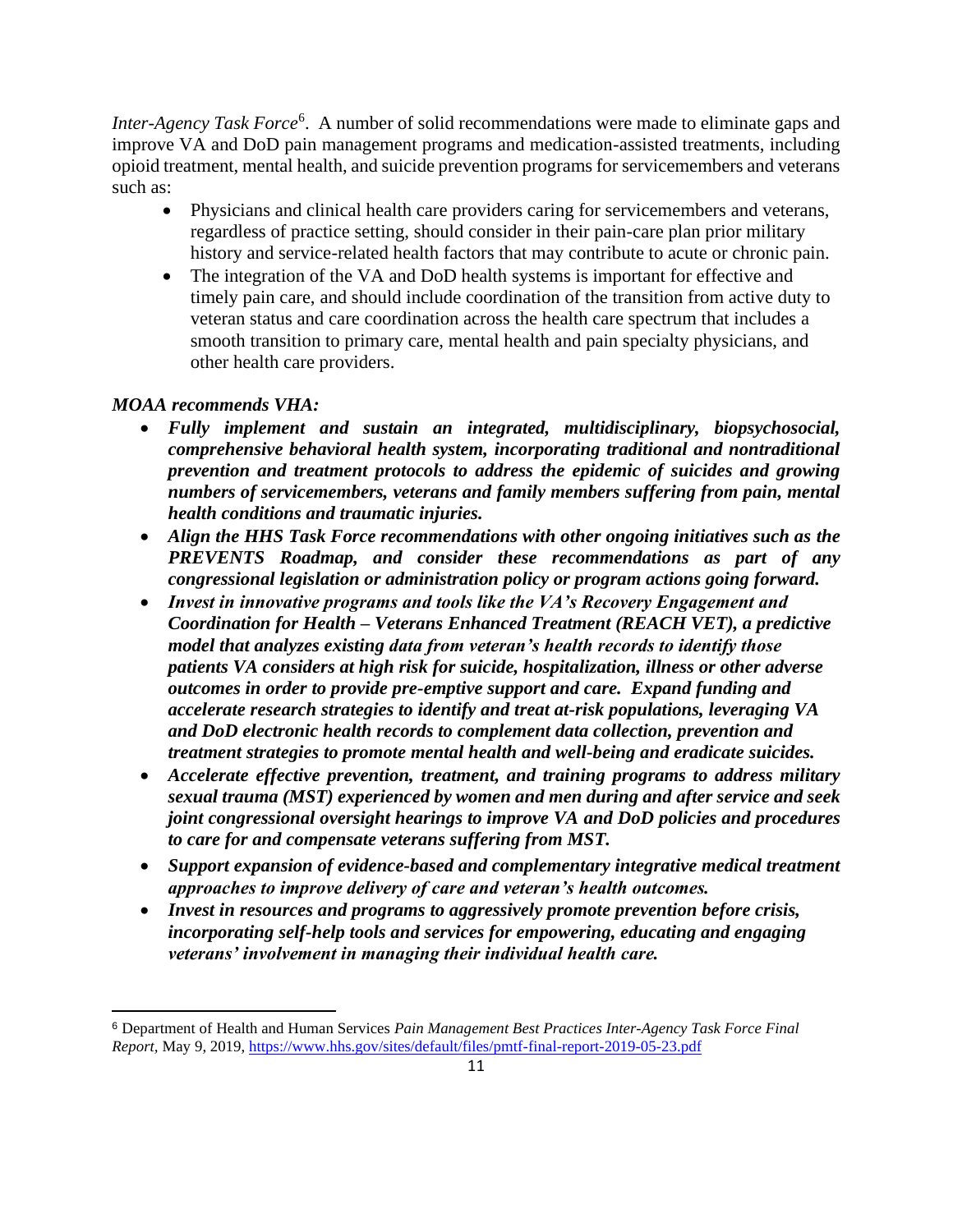#### **SERVICE-CONNECTED OCCUPATIONAL HEALTH AND ENVIRONMENTAL EXPOSURES**

MOAA lauds the Committees commitment to getting the Blue Water Navy Vietnam Veterans Act of 2019 through Congress and enacted into law. Our Association, like so many VSOs has pushed for years to extend disability benefits to an estimated 90,000 veterans who served off Vietnam's coast during the war. As of January 2020, those individuals with a presumption of exposure to toxic defoliants such as Agent Orange will be able to receive care for types of cancer and other illnesses linked to these chemicals. Unfortunately, VA continues to delay in adding four diseases the National Academies of Science, Engineering and Medicine have associated with exposure to Agent Orange to the presumptive disease list: bladder cancer, hypothyroidism, "Parkinson's-like symptoms" and hypertension.

In a letter sent to POTUS on Feb. 10, 2020, MOAA and six other VSOs representing millions of veterans, servicemembers, their families and survivors urged him to direct the Secretary of VA to immediately add the four diseases. The letter points out the continued delayed action by VA is causing additional, needless suffering for Vietnam veterans and their families. While the reasons stated by VA are in part to wait for published reports from additional studies, VSOs believe this delay is unnecessary because the scientific community has already provided enough significant data, studies and associations supporting linking these four diseases to the Agent Orange exposure. If such action is not taken by VA, VSOs will press Congress for such action.

While to some, the Vietnam segment of the veteran population is being taken care of, there remains a myriad of other potential environmental hazards affecting veterans, ranging from exposures to burn pits, used to eliminate waste and other materials in combat zones like Iraq, Afghanistan and other locations—to acute, multi-symptom chronic illnesses veterans experienced in the first Gulf War. Further, there are known exposures to contaminated water, abandoned or buried chemicals, cleaning solvents, health issues related to lead paint and other environmental hazards—including those in military housing—and synthetic chemicals used for firefighting, and the list goes on.

Each day it seems new exposures, illnesses, and diseases are coming to light while in the background VA struggles with the collection of data and records to do the necessary research to connect exposures to health conditions—data and service record information only DoD can provide.

MOAA is grateful to Congress for including a provision in the 2020 National Defense Authorization Act to address burn pit exposures by documenting locations of open-air burn pits. However, other provisions failed to pass such as conducting research and studies on the health effects of burn pits and providing mandatory training to medical providers of the DoD on the potential health effects of burn pits and other airborne hazards (such as per- and polyfluoroalkyl substances [PFAS], mold, or depleted uranium) and the early detection of such health effects.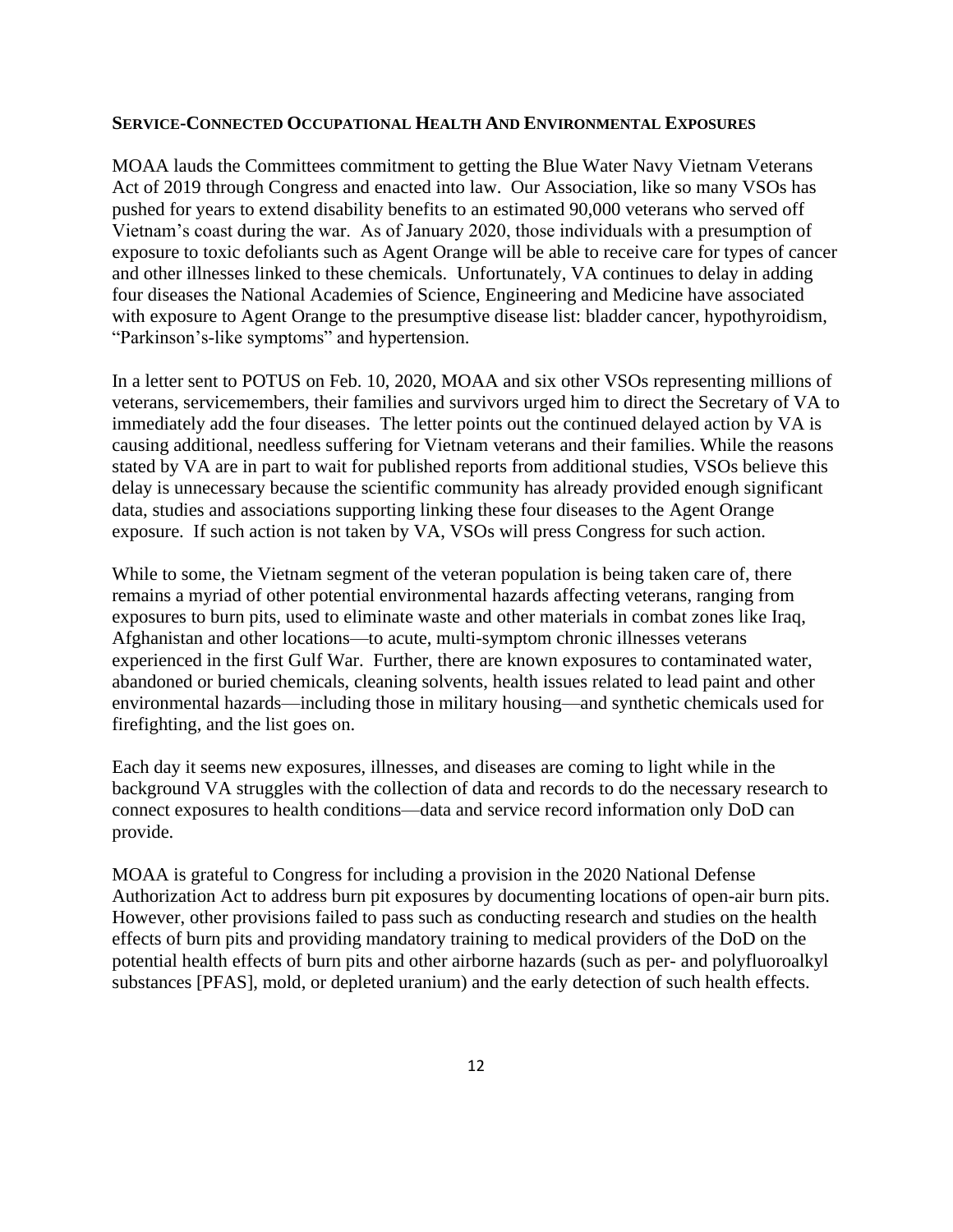Congress left it up to "VA and DoD to continue their efforts to study the long-term health effects of exposure to harmful toxins in burn pits and to develop jointly a clinical practice guideline on exposure to airborne environmental hazards, which would optimize patient care to servicemembers and veterans exposed to such hazards." MOAA believes if left up to VA and DoD, servicemembers, veterans, and their families will fight and suffer extreme health and financial hardships like Vietnam veterans have endured these many long decades.

Servicemembers have suffered toxic exposures as long as the U.S. armed forces have existed. It is time for Congress to establish standing protocols and procedures to address these and future exposures, so no veteran has to fight each battle alone. This can be accomplished through legislation requiring VA and DoD to strengthen their existing relationship and move forward with urgency to document exposures in service and begin studying their health impacts immediately—treating every servicemember as the future veteran they will become. The care our servicemembers need today must transfer seamlessly to the VA when they need it tomorrow.

As more veterans come forward with conditions potentially linked to their military service—exposures to toxic substances or other environmental hazards, Congress must assure veterans they will receive the appropriate health care and benefits they deserve. VA and DoD need to work more aggressively together to capture the experiences of servicemembers while they are serving so that research and analysis can be done to better understand how military service affects a servicemembers health.

MOAA, in our close partnership with the United Health Foundation (UHF), has worked for over four years to determine how the unique demands of military service could affect long-term health so that research, public policy and programs can be targeted at understanding and improving the lives of servicemembers and veterans and the health of the communities where they live.

Our last report, the 2018 *America's Health Rankings*® *Health of Those Who Have Served Report* (an America's Health Rankings® Report) captures trends over six years, comparing 2015-2016 data to a baseline of  $2011-2012$  data<sup>7</sup>.

An important finding in the report indicated those who have served are more likely to have cancer (10.9 percent, compared with 9.8 percent of civilians), cardiovascular disease (9.8 percent to 7.2 percent), and arthritis (24.7 percent to 22.8 percent) than their civilian counterparts.

<sup>7</sup>https://www.americashealthrankings.org/learn/reports/2018-health-of-those-who-have-served-report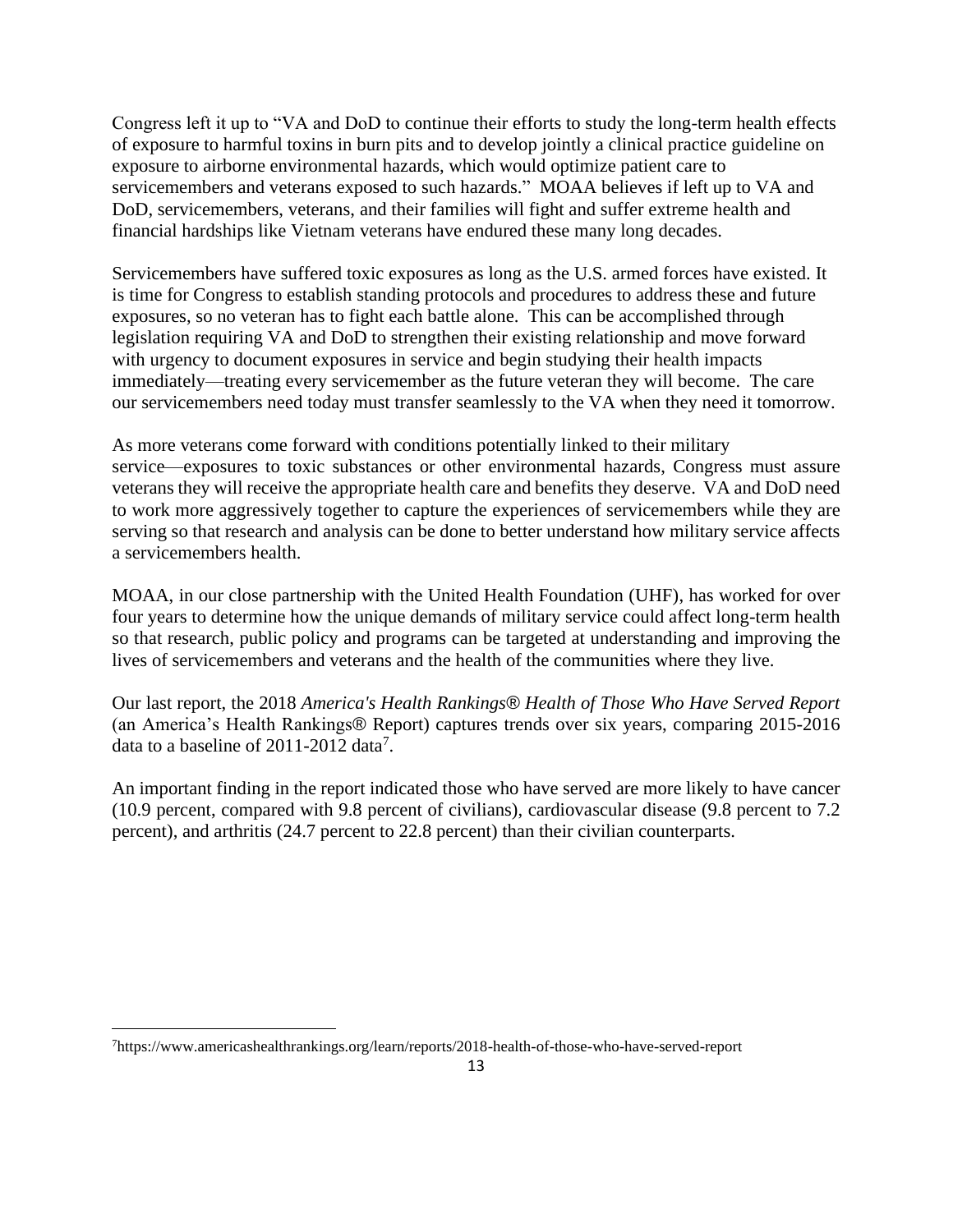**COMMON CHRONIC DISEASES** 



This and earlier America's Health Rankings® report findings raise questions about what may be contributing to these higher incidences of chronic disease risks among those who have served, as well as notable trends and differences in the health among subpopulations of those who have served.

The UHF and MOAA are working on this year's *America's Health Rankings*® *Health of Those Who Have Served Report* to be released during the month of May in recognition of National Military Appreciation Month. We look forward to meeting with Committee members and your staffs to share our findings and look for opportunities for improving the health and well-being of our servicemembers and veterans.

#### *MOAA recommends:*

- *Supporting research to determine the impact on servicemembers exposed to occupational or environmental toxins or hazardous substances resulting from their military service in or outside of the U.S.*
- *Supporting legislation that assures health care and benefits are established to appropriately compensate and support veterans, family members, and survivors, particularly veterans who experience catastrophic and devastating cancers, diseases, and other health conditions, or death that are service-connected.*
- *Requiring DoD to implement a plan to establish baseline health assessments, collecting military service assignment, deployment, military history, and other medical-personnel data at the point of entry into the military and at regular intervals throughout military service.*
- *Requiring VA and DoD to establish standard data elements and procedures, leveraging the departments' electronic health record platform as the official data management system for collecting, retrieving and managing military assignment, deployment,*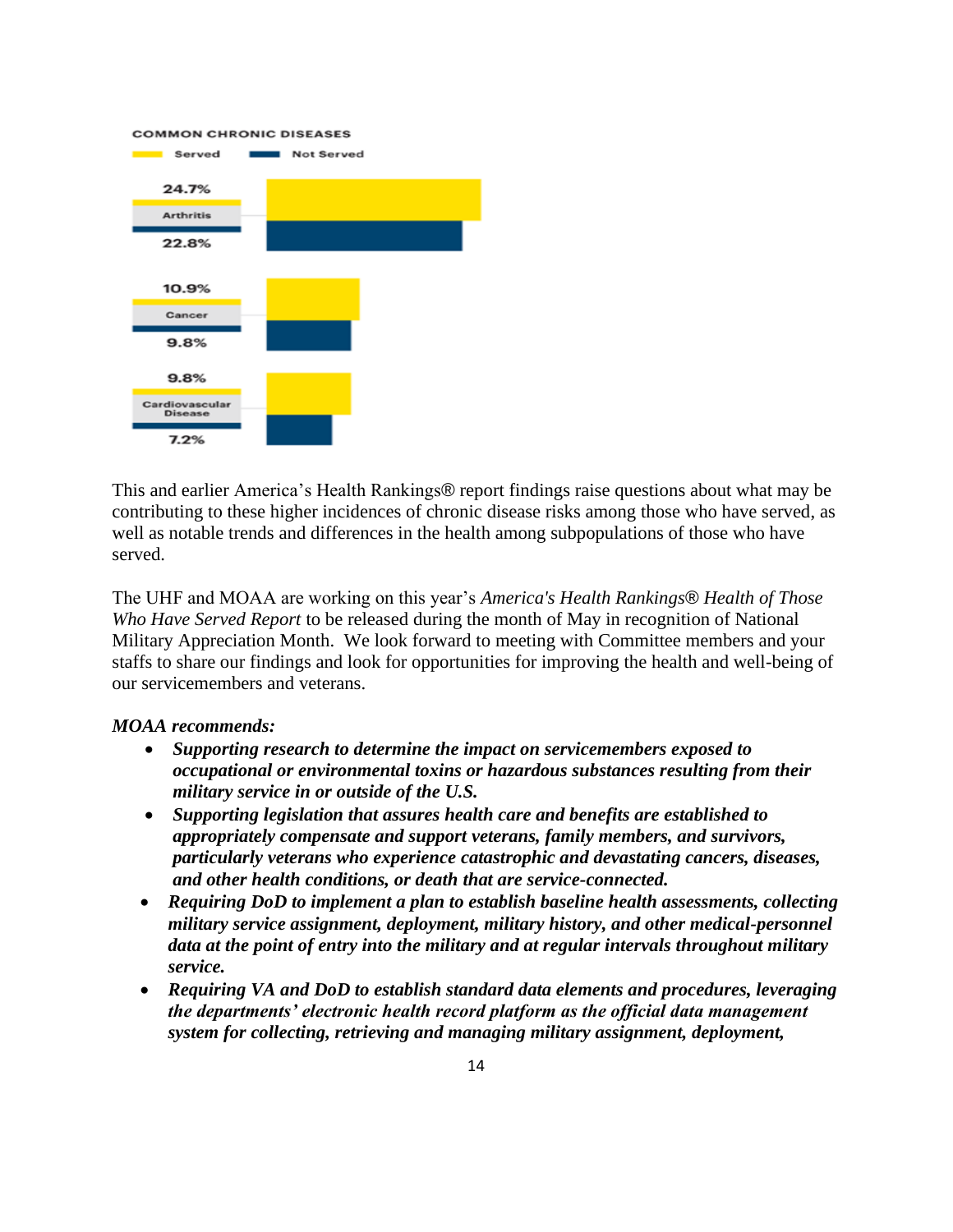*military history, and other medical-personnel data to help in informing health care and benefits decision-making.*

• *Allowing surviving family members to add deceased veterans to established registries.*

# **WOMEN VETERANS HEALTH CARE AND BENEFITS**

As more women serve their country, VHA is also seeing an increase of women coming to their medical facilities for care as veterans. According to the Secretary at a press briefing on Nov. 8, 2019, "Ten percent of those who use VA are women. I expect that to go up to about 18-19 percent by 2025."

Yet, women transitioning out of uniform face unique challenges because of their experiences in service, which often makes the adjustment to civilian life more difficult. For VHA, making sure women are welcomed and feel safe in medical facilities that can accommodate their needs continues to be a major challenge.

Each year, VA chips away at increasing funding and outreach programs to meet the expected demand, while encouraging women veterans to "choose VA" for their health care needs. Even with these attempts to attract women veterans, who tend to be younger than male veterans, VA's chief consultant for women's health, Dr. Patricia Hayes, told lawmakers at a House Appropriations Subcommittee on Military Construction-VA in early March that "women continue to use VA medical facilities at significantly lower rates than men, and while enrollment has risen, the gaps need to be addressed."

Recently a number of VSOs gathered to talk about these gaps and our priorities for women veterans this year. Many of the gaps highlighted in a 2018 DAV report titled, *Women Veterans: The*  Journey Ahead<sup>8</sup> persist today with—"a broad range of women veterans' needs across a lifespan, including health care, mental health care, community care, shelter, legal concerns, education, disability, and financial security."

More specific and immediate priorities VSOs are focused on this year include:

- Signing of the Deborah Sampson Act into law and/or incorporating a number of other House and Senate bill provisions which would provide equal access to earned benefits and care for women veterans, including enhancing access to and availability of gender-specific programs to serve women.
- Funding for infertility services.
- Research funding for women veterans with catastrophic health conditions.
- Ending sexual harassment in VA medical facilities.
- Ensuring veterans (men and woman) experiencing MST receive a warm handoff from DoD to VA to mitigate trauma and ease transition.
- Expanding access to child care.

<sup>8</sup> [https://www.dav.org/wp-content/uploads/2018\\_Women-Veterans-Report-Sequel.pdf](https://www.dav.org/wp-content/uploads/2018_Women-Veterans-Report-Sequel.pdf)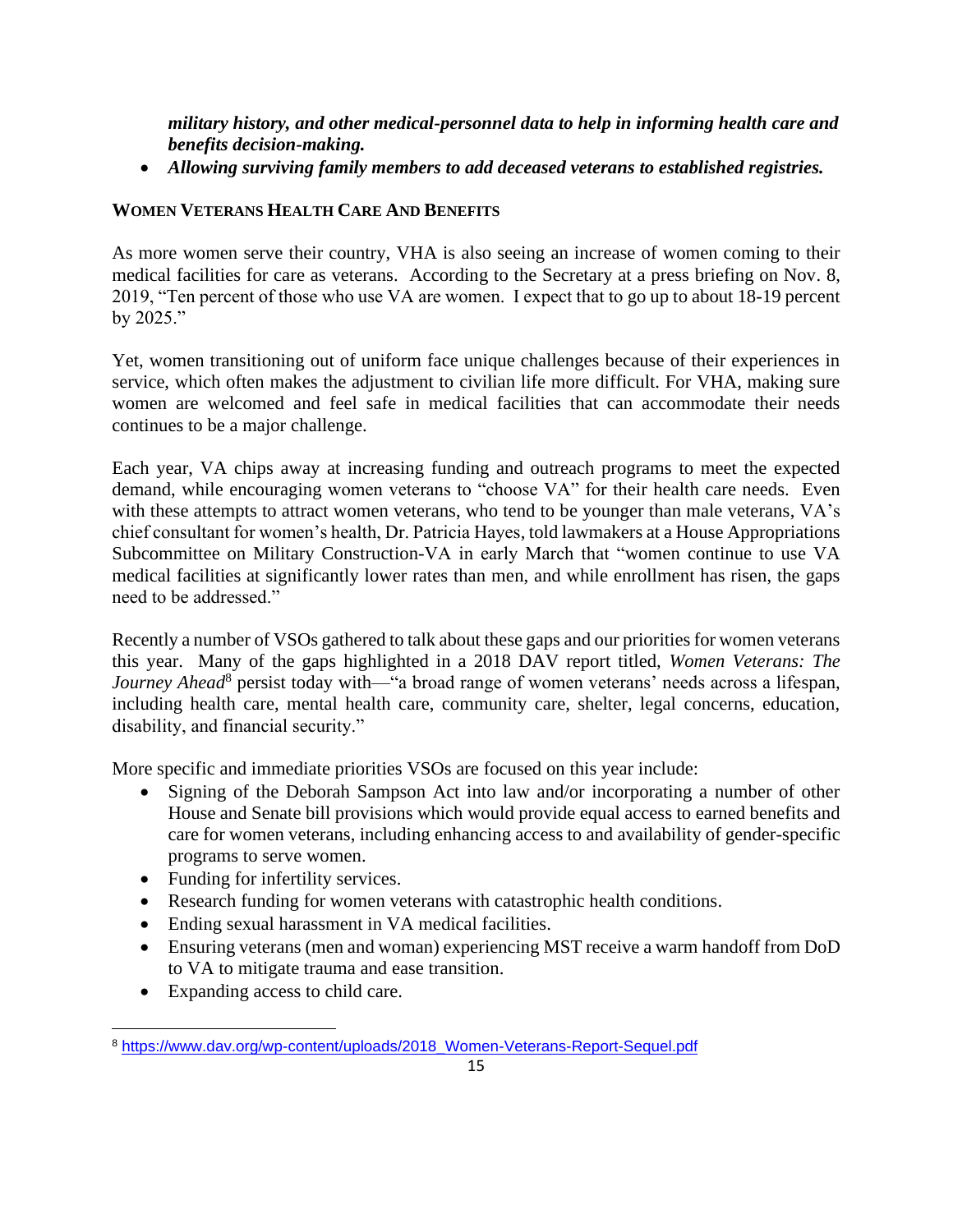• Increasing outreach, research and funding for mental health services.

A number of reports and studies in recent years, by VA or outside organizations point to the real and growing challenges and needs women veterans face. As UHF and MOAA reported in our November 2017 *[Health of Women Who Have Served Report](http://www.moaa.org/uploadedFiles/Content/Take_Action/Womens_Health_Report/hwwhs17_final.pdf)<sup>9</sup>* , the study found women veterans reported higher rates of cancer, mental illness, chronic obstructive pulmonary disease (COPD), and depression. More than 8 percent of the women surveyed over a four-year period reported having suicidal thoughts in the past year—almost twice that of their civilian counterparts.



These are concerning statistics. The statistics are even more alarming when considering women are not seeking care in VA, especially when VA is known for leading the country in providing mental health services.

VA must do all it can to aggressively invest in and implement VA's Strategic Priorities to meet the growing population of women veterans. It must reduce barriers to enrollment in VHA and increase access to comprehensive primary care, health education, and reproductive health services; enhance communication and leverage partnerships; and improve gender-specific medical and mental health care services to meet the unique needs of women servicemembers and transitioning women veterans.

# *MOAA recommends:*

• *Secure additional funding in the FY 2021/2022 Military Construction-VA Appropriations to meet requirements to provide gender-specific care and redesign the health care delivery system and facilities, including emphasis on programs for women veterans with special needs (e.g., rural, homebound, aging, and amputee veterans).* 

<sup>9</sup> [https://www.moaa.org/uploadedFiles/Content/Take\\_Action/Womens\\_Health\\_Report/hwwhs17\\_final.pdf](https://www.moaa.org/uploadedFiles/Content/Take_Action/Womens_Health_Report/hwwhs17_final.pdf)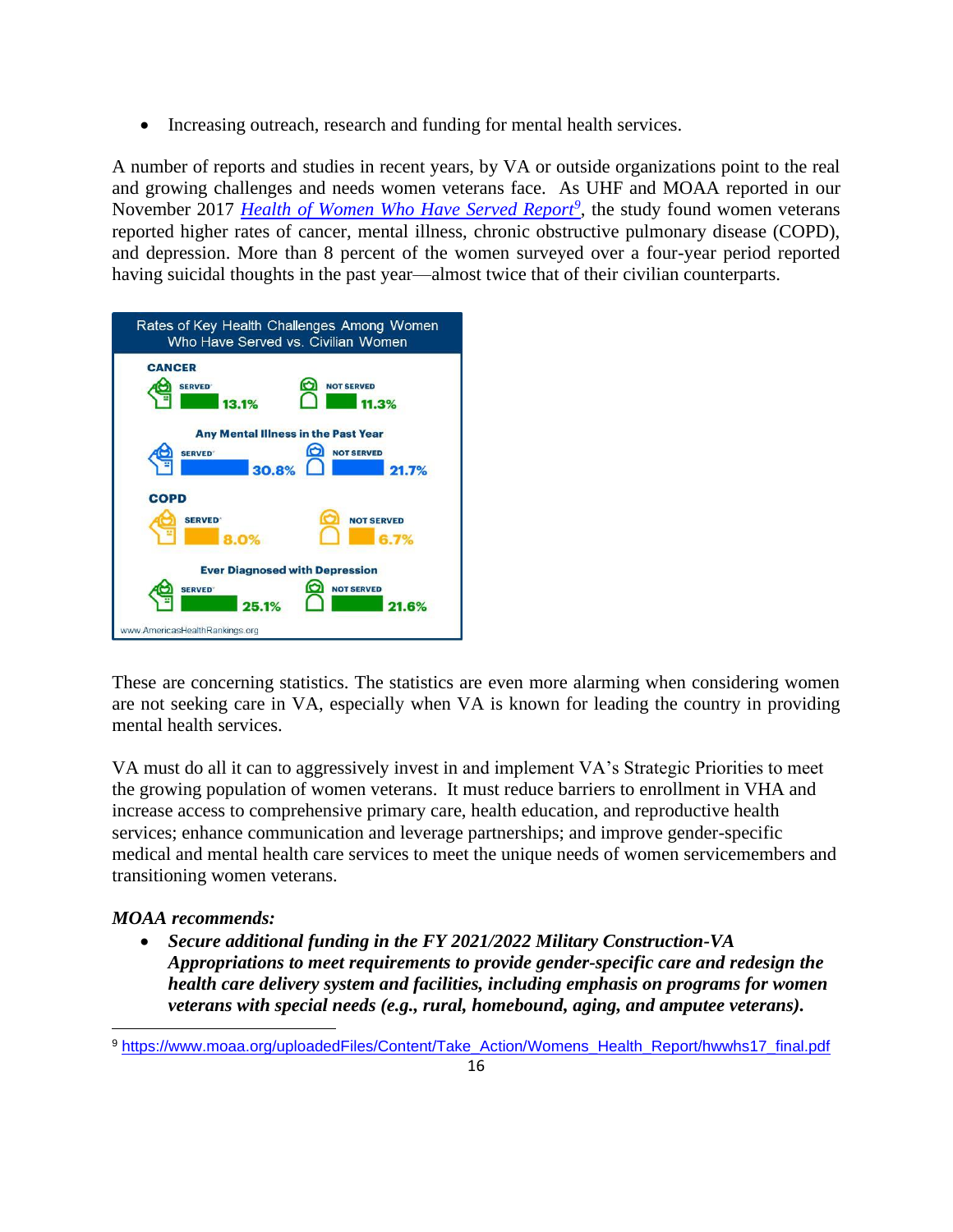- *Consistent with other hiring challenges, develop a workable solution to facilitate hiring additional physicians and other medical staff designated as women's health providers and clinical support team members.*
- *Assess current research, studies and treatments being used to address higher rates of mental health conditions and suicidal ideation among women who have served, and require VA to establish a comprehensive strategy and prevention plan for incorporating evidence-based approaches and practical wrap-around gender-specific health care programs and services.*

#### **VETERANS' BENEFITS PRIORITIES**

#### **SAFEGUARD THE INTEGRITY OF VETERANS' EARNED BENEFITS**

MOAA's overall goal is to safeguard the integrity of veteran's earned benefits and support those who served by ensuring they are able to access their service-earned benefits quickly and easily. Throughout the VA, modernizations efforts are ongoing and MOAA is grateful for the Committees' effort to help drive these positive changes for veterans and by continual oversight to support successful implementation of Congress' major legislative mandates.

Vital to this effort is adequately funding the Veterans Benefit Administration's (VBA) information technology (IT) budget. The passage of the Forever GI Bill helped ensure the Post 9/11 GI Bill remains a valuable benefit; however the execution of the legislation exposed the need for VA to modernize its legacy IT systems. As VA attempted to update these systems, veterans experienced delays and errors in receiving their education benefits.

Since the technology challenges last year, the Forever GI Bill has met or exceeded implementation goals for many portions of the bill, but additional IT funding is required for further modernization enhancements to fully implement the legislation and so VA is able to process claims and distribute benefits accurately and on time. The hardworking employees of VBA care deeply about their mission but need Congress' help to improve their systems and processes and better integrate IT systems. When VBA doesn't have the resources and funding for IT and its mission, then veterans, their families and survivors are the ones who suffer.

As VBA funds are appropriated, the money for IT and administrative improvements should not come at the expense of veterans. MOAA opposes any effort to subsidize veterans' benefits by using other veterans' to pay for VA priorities or as an offset for other government requirements. Our nation promised to care for "those who borne the battle"—reducing veterans' and survivor disability or education benefits should not be borne by those who gave so much for their country.

#### **EMPLOYMENT, EDUCATION AND TRAINING PROGRAMS**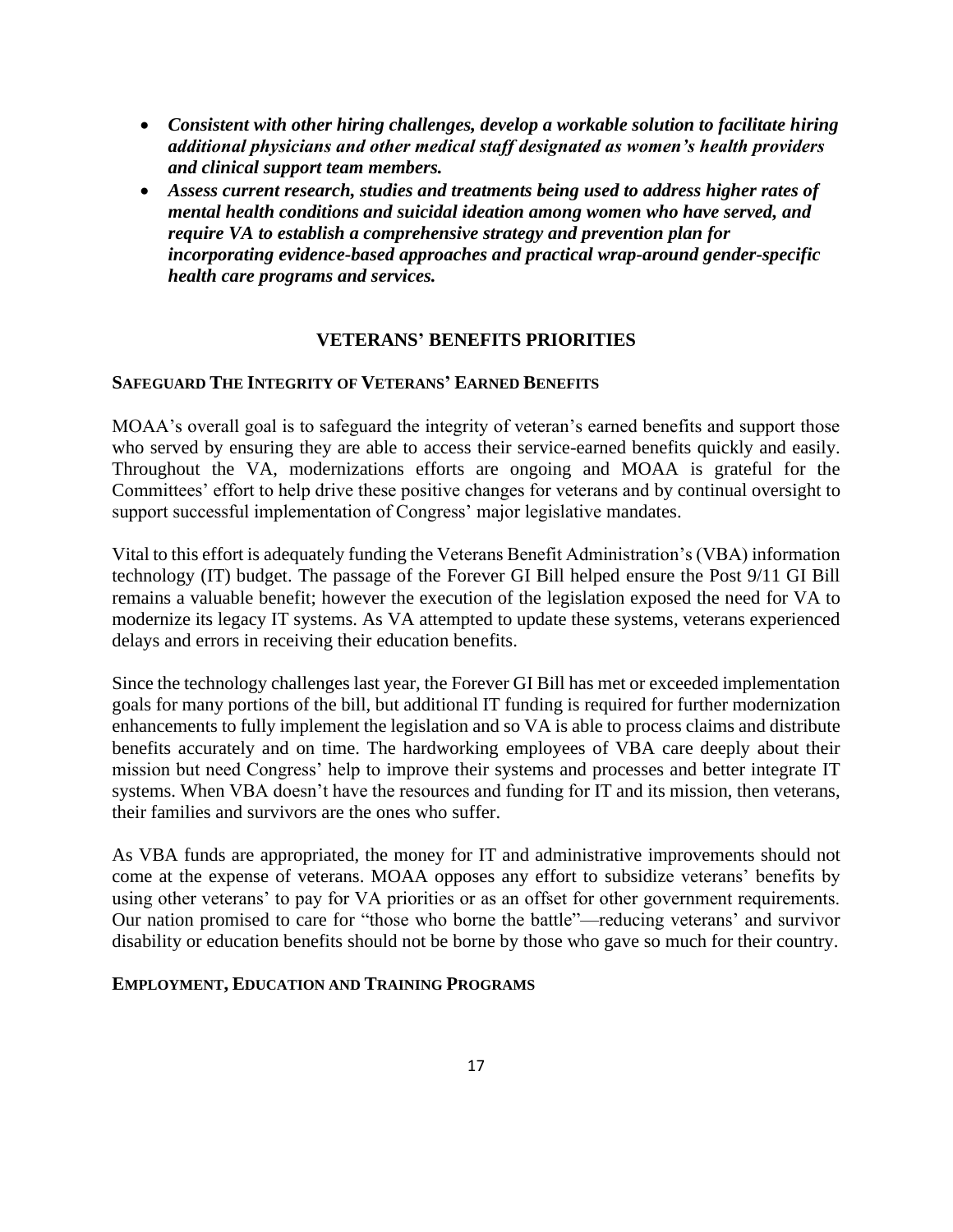The Servicemen's Readjustment Act of 1944, the GI Bill, was a triumph of congressional action to improve the lives of servicemembers through the creation of a home loan program, income to aid transition from service, and most notably the education benefit the bill is best known for. Since the GI Bill's inception after World War II, veterans have been targeted by bad actors for the monetary value of their benefit. As Congress has acted further legislation to protect the bill's promise of a quality education, abusive practices evolve, and the updates to servicemember's education benefits provide new opportunities for unscrupulous actors to exploit. The authority to end this exploitation resides with Congress, and we call on the Committees to continue acting to defend this benefit.

S. 2857, the *Protect Veterans' Education and Training Spending (Protect VETS) Act of 2019* is the first bipartisan bill that would protect military and veteran students by closing the 90/10 loophole. The bill will require for-profit schools to secure at least 10 percent of their revenues from sources other than taxpayers. Setting this standard ensures schools are focused on providing a highquality education for students attending on the GI Bill. Addressing the 90/10 loophole will help address the targeting of GI Bill recipients and increase accountability for schools regarding the quality of the education they are providing when taxpayer dollars are going towards the GI Bill. Please support the passage of S. 2875 and ensure of GI Bill beneficiaries get the best education possible with their hard-earned benefits.

The House-passed bill, H.R. 4625, *Protect the GI Bill Act* is another important measure to increase protections for student veterans. The bill gives veterans the same rights as Title IV students regarding education oversight, including the restoration of benefits for military-connected students whose schools have closed,

#### **VETERANS TREATMENT COURTS**

Veterans treatment courts (VTCs) have proven successful across the United States thus warranting a collective effort at the national level to aid court systems that have already adopted a Veteran Treatment Court Program or are intending to establish one.

We appreciate Congress' focus and support on this issue to give veterans what they need to reintegrate into society while understanding the unique circumstances they are facing. MOAA stands behind H.R. 886, *the Veteran Treatment Court Coordination Act of 2019* as a viable instrument for improving existing programs, or for those court systems intending to establish one.

A MOAA member in Tampa, Fla., who volunteers as a VTC coordinator shared the following story of an Army National Guard veteran graduate from the program:

#### *\*\*\*\*\*\*\*\*\*\*\*\*\*\*\*\*\*\*\*\**

*The SSG honorably served in the U.S. Army's Special Forces before separating from military service. In August 2014, he returned to civilian life and resumed his pursuit for a bachelor's*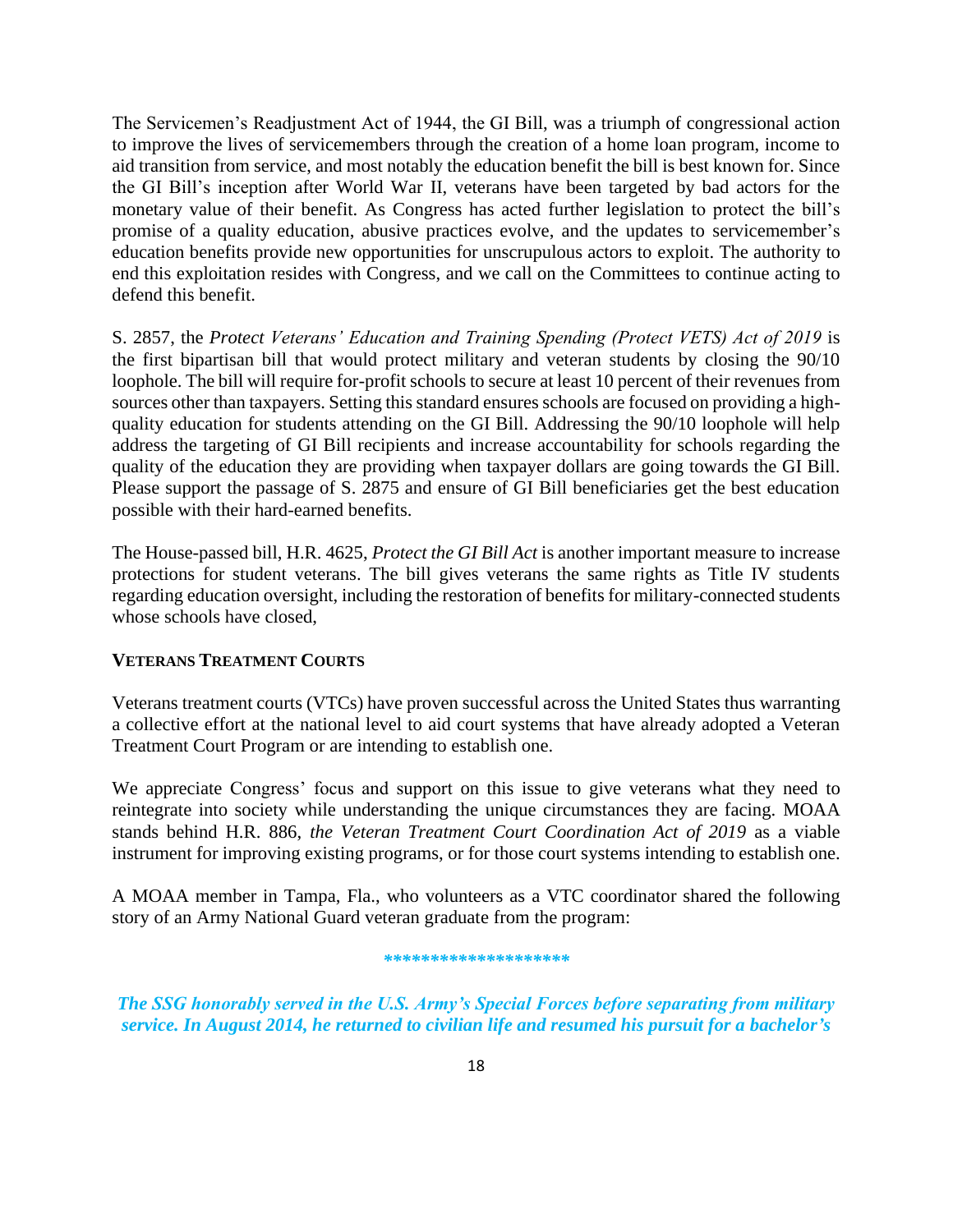*degree in IT Management at University of South Florida (USF), but got into legal trouble after a late-hour altercation with an off-campus convenience store clerk. Charges included drunken behavior involving a firearm found among his military equipment in his POV. The SSG subsequently was denied re-entry into USF to complete his remaining 17 credit hours for graduation. He pled guilty to charges in Felony Division Court, and his case was later transferred to Division V (VTC) in a post-adjudicatory status under the judge. While in the program the VA medical treatment program diagnosed the SSG with both PTSD and TBI. He successfully completed the program in 2017, and later graduated from Jacksonville State College in IT Management. In the summer of 2018, he wrote a personal note to me, a MOAA Life Member, who served as both the SSG's assigned mentor, and as the VTC Senior Mentor Program Coordinator. Below is an excerpt of the positive impact the VTCs made on his life:*

*"I [SSG] wanted to… sincerely thank you for what you do for this country, especially for veterans. A lot of people will never know the valor that is demonstrated every week in courtrooms around America, and what it truly means to traverse some of these logic gates, but I do. After I was arrested and banned from USF, I didn't see much hope for me in the civilian world. I had nearly given up completely. You gave me an azimuth, which provided the tools I need for success.*

*… I especially wanted to thank you, Judge…, and all the other men and women of VTC for taking interest in my case. I have since completed my Bachelor's in Information Technology Management at Florida State College at Jacksonville, Fla., conferred this May. This personal success was largely due to the guidance and motivation I received from established figures like yourself. I pray that you and your loved ones have a wonderful year, and that you and your colleagues continue to inspire others through your acts. Please know that you have been in integral part of bringing the light back into my life. God Bless."*

#### *\*\*\*\*\*\*\*\*\*\*\*\*\*\*\*\*\*\*\*\*\**

In summary, without the VTC, this SSG would not have been diagnosed with both service- and combat-connected injuries (PTSD and TBI) and would not have received the VA medical treatment, therapies and counselling that allowed him to get well and become a positively impactful citizen in his local community. Because the SSG entered the VTC in a postadjudicatory status (i.e., felony conviction), his conviction currently remains on his record. Currently, this issue affects the SSG's ability to secure meaningful employment.

#### *MOAA recommends:*

- *Fully funding VBA's IT requirements and modernization efforts*
- *Enacting S. 2857, Protect Veterans' Education and Training Spending Act of 2019*
- *Enacting HR 4625, Protect the GI Bill Act*
- *Enacting H.R. 886, Veteran Treatment Court Coordination Act of 2019*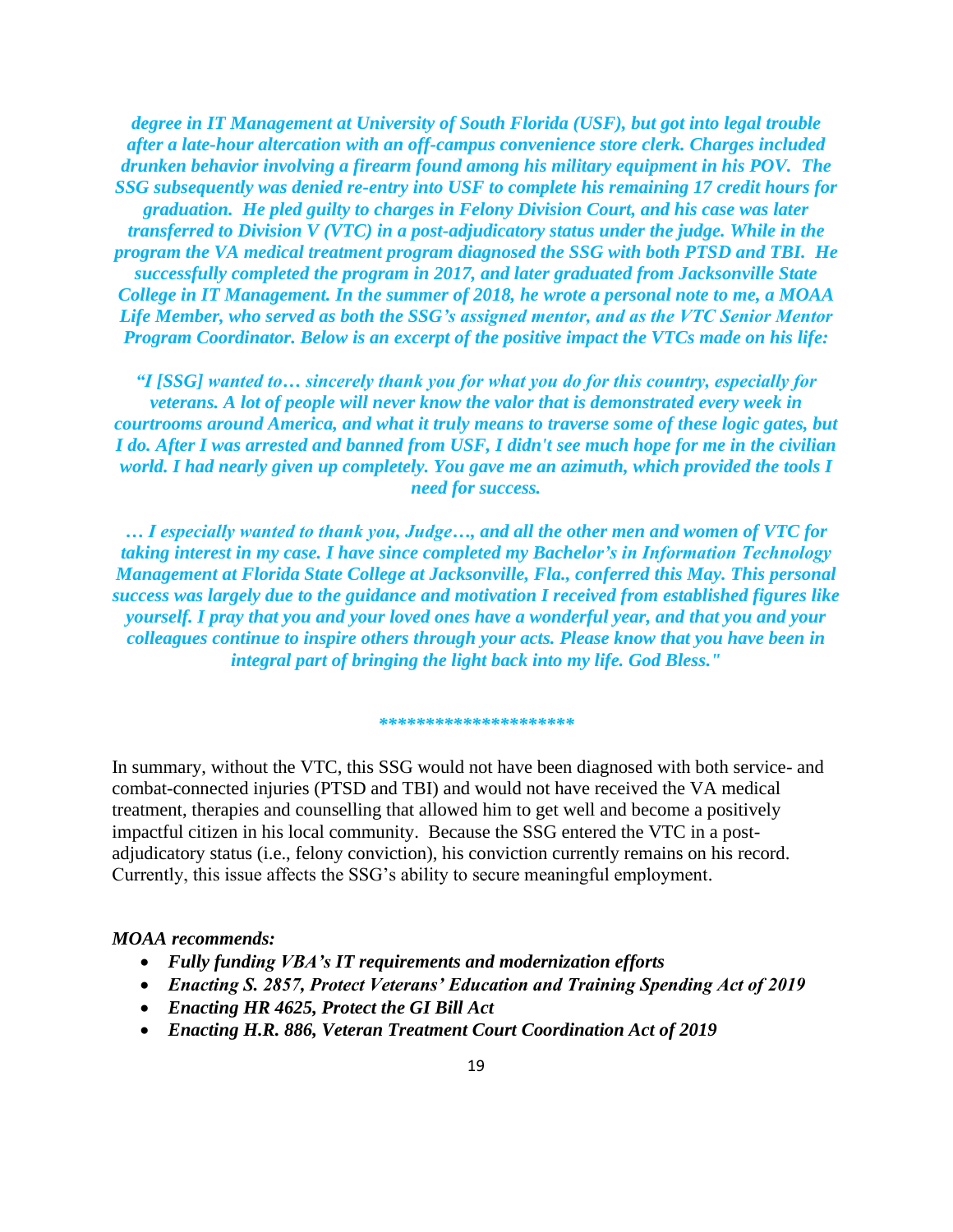#### **VA CEMETERIES AND BURIAL BENEFITS**

VA National Cemeteries are viewed by the military and veteran community as national shrines commemorating service and sacrifice to the nation. Therefore, it is critical that veterans and family members making funeral arrangements receive earned burial benefits consisting of access to a national cemetery, a government-furnished headstone or marker, burial flag, and perpetual care for their loved one's grave.

In 2018, the VA estimated that 92% of veterans had reasonable access to burial options, defined as within 75 miles. MOAA appreciates the National Cemetery Administration's (NCA) continued work to ensure increased access for veterans through a plan to establish 18 new national cemeteries.

However, according to a September 2019 GAO report [\(GAO-19-121](https://www.gao.gov/assets/710/701814.pdf)<sup>10</sup>), the NCA has made limited progress for implementing these expansions. At the time of the study, the NCA had only opened two of the planned 13 urban and rural initiatives. In addition, GAO cited concerns over the increasing cost estimates for constructing new sites.

### *MOAA recommends:*

• **Supporting GAO recommendations that the NCA adopt better cost-estimating practices for cemetery construction projects and update its cost-estimating procedures to fully incorporate GAO's guide for best practices in developing and managing program costs.** 

MOAA recognizes that the NCA provides several services to veterans in their time of need. With potential changes to Arlington National Cemetery's eligibility for burial coming this year, there is greater awareness and concern among servicemembers, veterans, and their families regarding care of the deceased now and in future years.

# *MOAA recommends:*

• **VA work with DoD/military services and VSOs and MSOs to promote and educate families on the burial benefits and resources available servicemembers, veterans and their families.** 

Finally, veterans and spouses who choose burial in private cemeteries are entitled to a governmentfurnished headstone or grave marker; however current law prevents spouses or dependents from being included in the inscription. The FY 2021 President's budget includes allowance, if feasible and upon request, for inclusion of the name of the veteran's spouse and/or dependent child for inscription upon the headstone or marker.

Additionally, H.R. 1126, *Honoring Veteran's Families Act* authorizes the VA to provide inscriptions for deceased spouses and children on VA-furnished headstones.

<sup>10</sup> <https://www.gao.gov/assets/710/701814.pdf>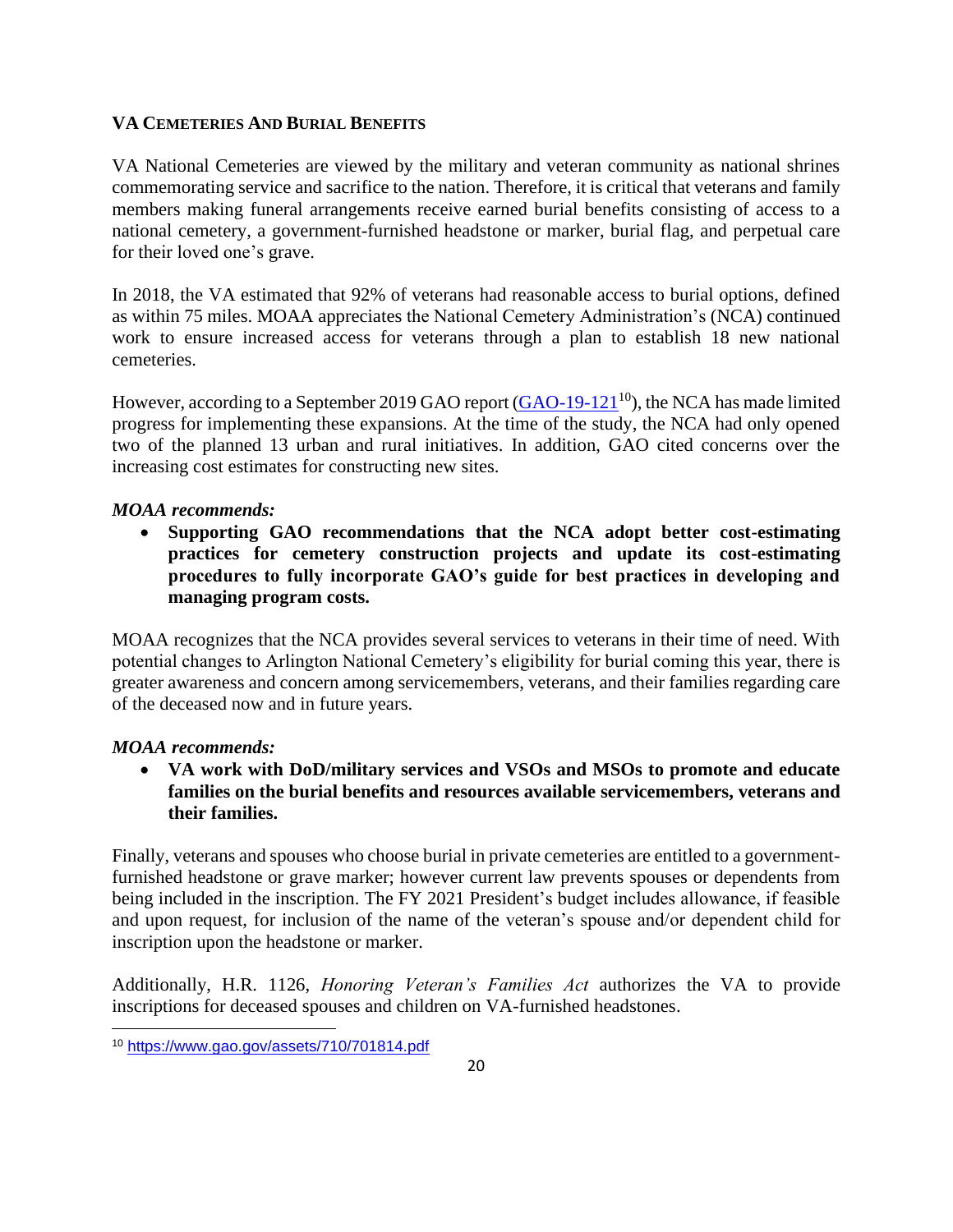MOAA appreciates the efforts of Congress and the Administration to resolve the issue within VA policy and allow spouses or dependents to be represented on the veteran's grave marker.

### *MOAA recommends:*

- *Supporting the President's budget provision to allow inclusion of the name of the veteran's spouse and/or dependent child on the headstone or marker.*
- *Enacting H.R. 1126, Honoring Veteran's Families Act.*

### **CONCLUSION**

Thank you for the opportunity to present MOAA's legislative priorities and recommendations for veterans and their families. As a strong proponent of our VSO partners (Disabled American Veterans, Paralyzed Veterans of America, and the Veterans of Foreign Wars) and coauthors of *Fiscal Years 2020 and 2021, The Independent Budget (IB): Veterans Agenda for the 116th Congress*<sup>11</sup> and our close relationship with other VSOs and military organizations, like TMC, MOAA recognizes, as do the Committees, the importance of being united and collaborative in our advocacy of those who serve this great country, their caregivers, families, and survivors. MOAA looks forward to working with the Committees, VA and other stakeholder groups this year to address these critical priorities.

<sup>11</sup> [http://www.independentbudget.org/pdf/FY22IB\\_Budget%20Book\\_WEB.pdf](http://www.independentbudget.org/pdf/FY22IB_Budget%20Book_WEB.pdf)